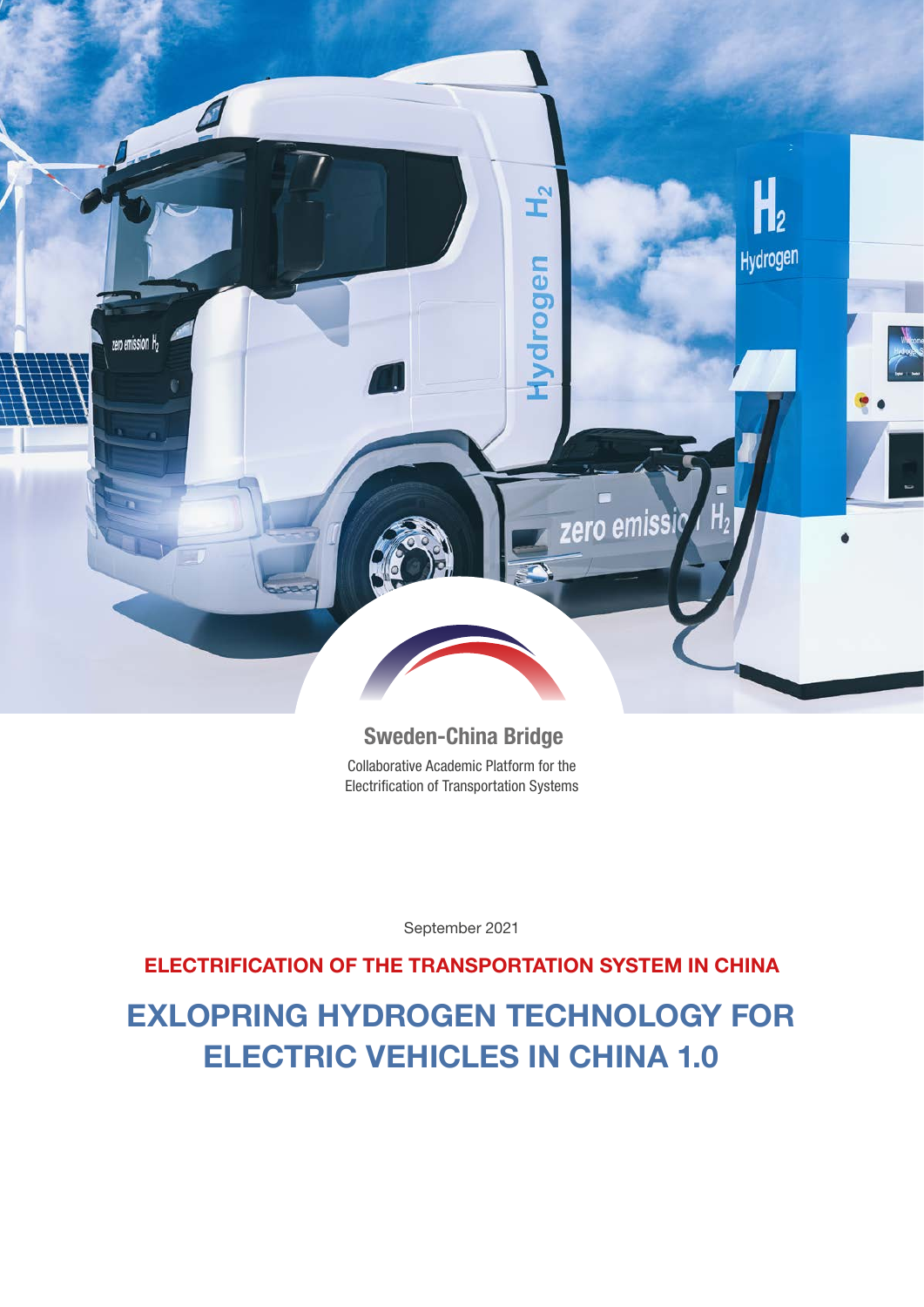## **Title:** Exploring Hydrogen Technology For Electric Vehicles In China 1.0.

**Authors:** Jasmine Lihua Liu<sup>1, 2, 3</sup>, Xiang Cheng<sup>2</sup> & Mike Danilovic<sup>1, 2, 4</sup>.

<sup>1</sup>Lund University, Sweden; <sup>2</sup>Shanghai Dianji University, China; <sup>3</sup>Jönköping University, Jönköping International Business School, Sweden; 4 Halmstad University, Sweden.

### **Report number:** 2021-4.

In cooperation with Tomas Müllern <sup>5</sup>, Arne Nåbo <sup>6</sup> & Philip Almestrand Linné <sup>6</sup>. 5Jönköping University, Jönköping International Business School, Sweden. 6Swedish National Road and Transport Research Institute, Sweden.

**Project:** Sweden-China Bridge – Collaborative Academic Platform For The Electrification Of Transportation Systems. **Funded by:** The Swedish Transport Administration (Trafikverket, TRV).

ISBN: 978-91-987011-3-5 Edition: Only available in pdf for individual printing. Copyright: Sweden-China Bridge.







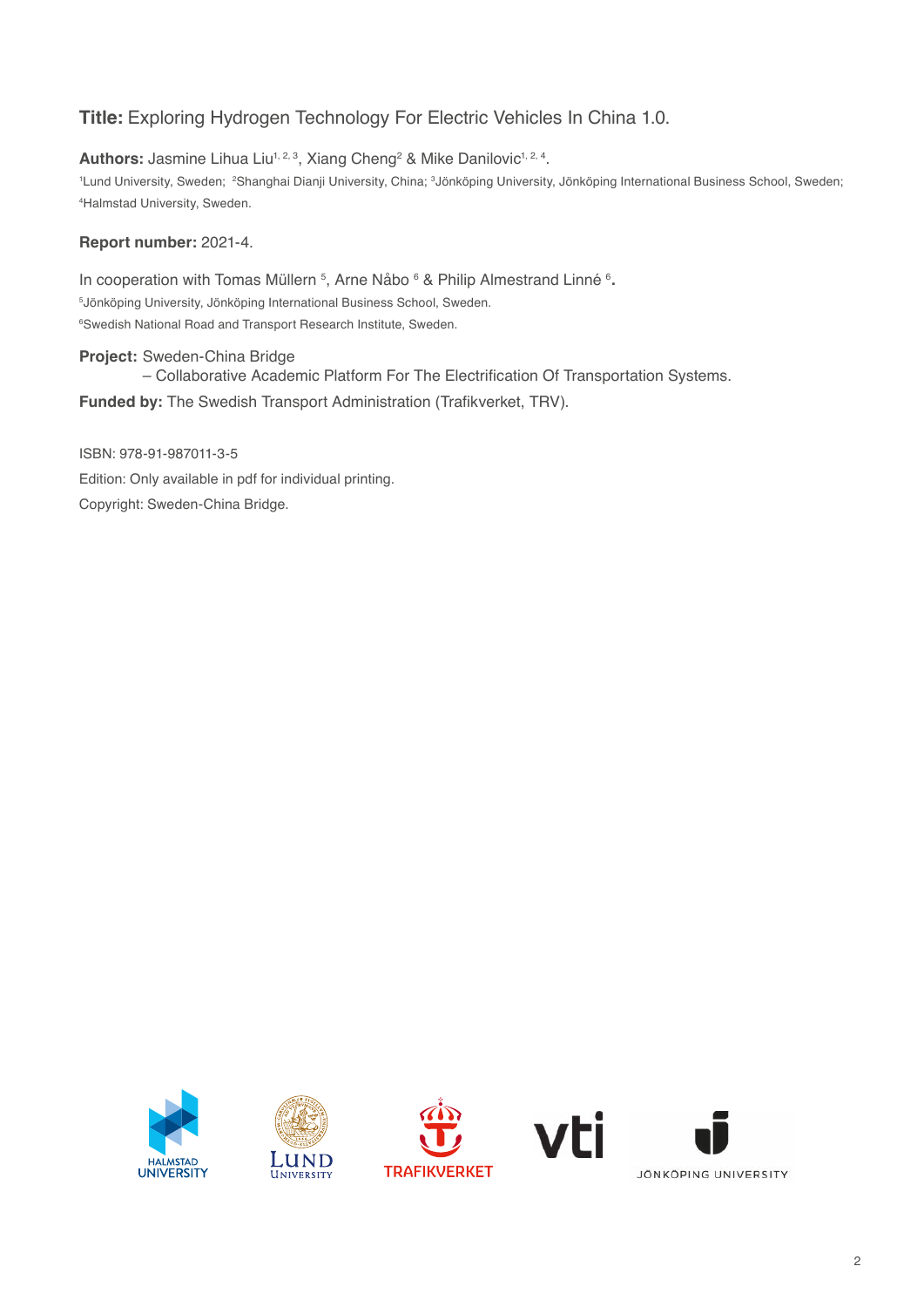# **TABLE OF CONTENT**

| <b>PART ONE - Introduction to hydrogen energy and charging systems in China 12</b> |  |
|------------------------------------------------------------------------------------|--|
|                                                                                    |  |
|                                                                                    |  |
|                                                                                    |  |
|                                                                                    |  |
|                                                                                    |  |
|                                                                                    |  |
|                                                                                    |  |
|                                                                                    |  |
|                                                                                    |  |
|                                                                                    |  |
| PART FOUR - TRL analysis of hydrogen energy development in China  20               |  |
|                                                                                    |  |
|                                                                                    |  |
|                                                                                    |  |
|                                                                                    |  |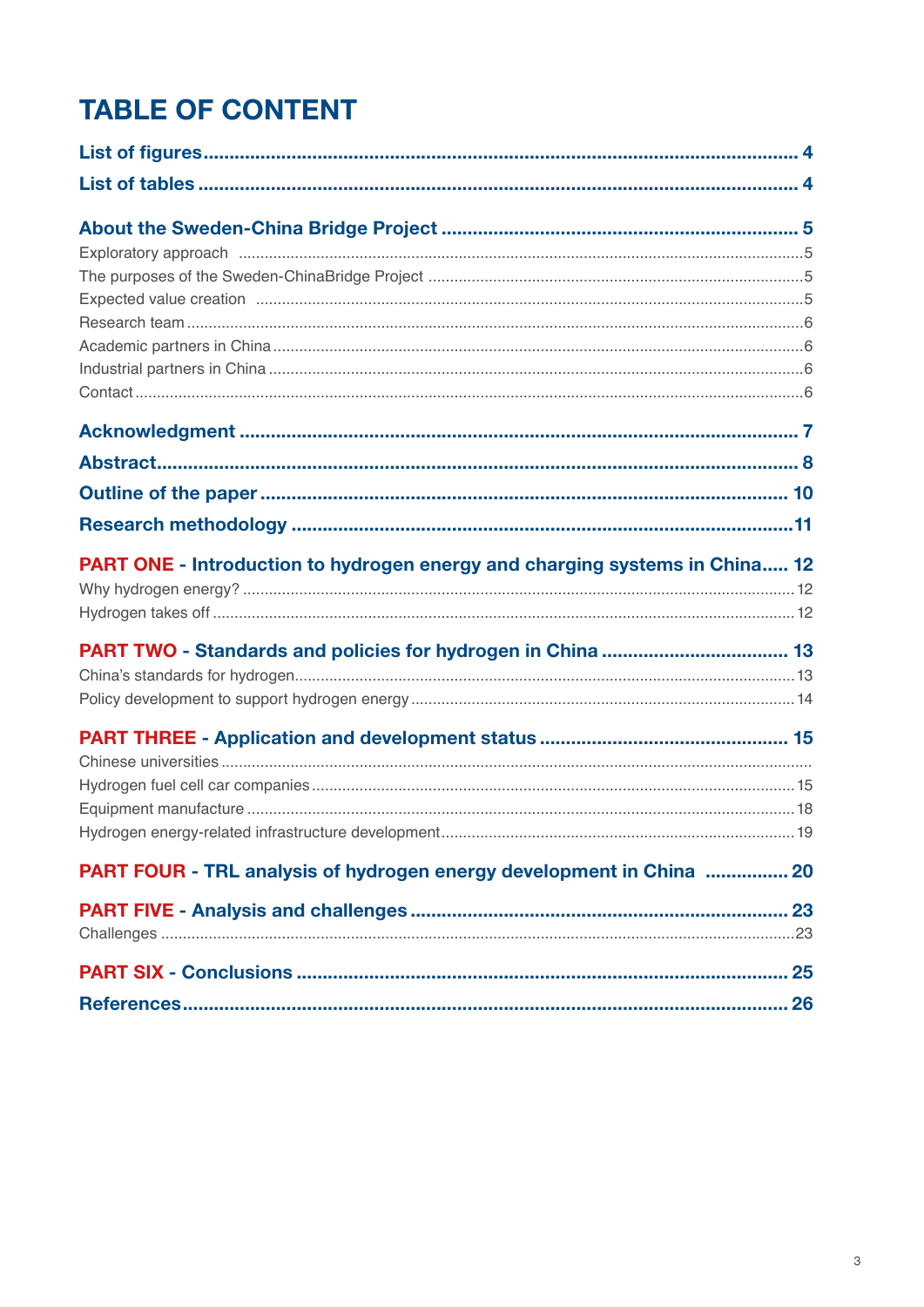## <span id="page-3-0"></span>LIST OF FIGURES

**Figure 1:** Toyota Mirai **Figure 2:** Toyota NEXO **Figure 3:** GAC **Figure 4:** FEICHI Bus **Figure 5**: The composition of fuel cells **Figure 6:** Hydrogen energy industry chain **Figure 7:** TRL development of China's hydrogen energy and charging system **Figure 8:** Chinese methods of hydrogen production

## LIST OF TABLES

**Table 1:** Progress of China's fuel cell standards **Table 2:** Policies on hydrogen development in China 2015-2019 **Table 3:** Research on the fuel cell technology by the Chinese university team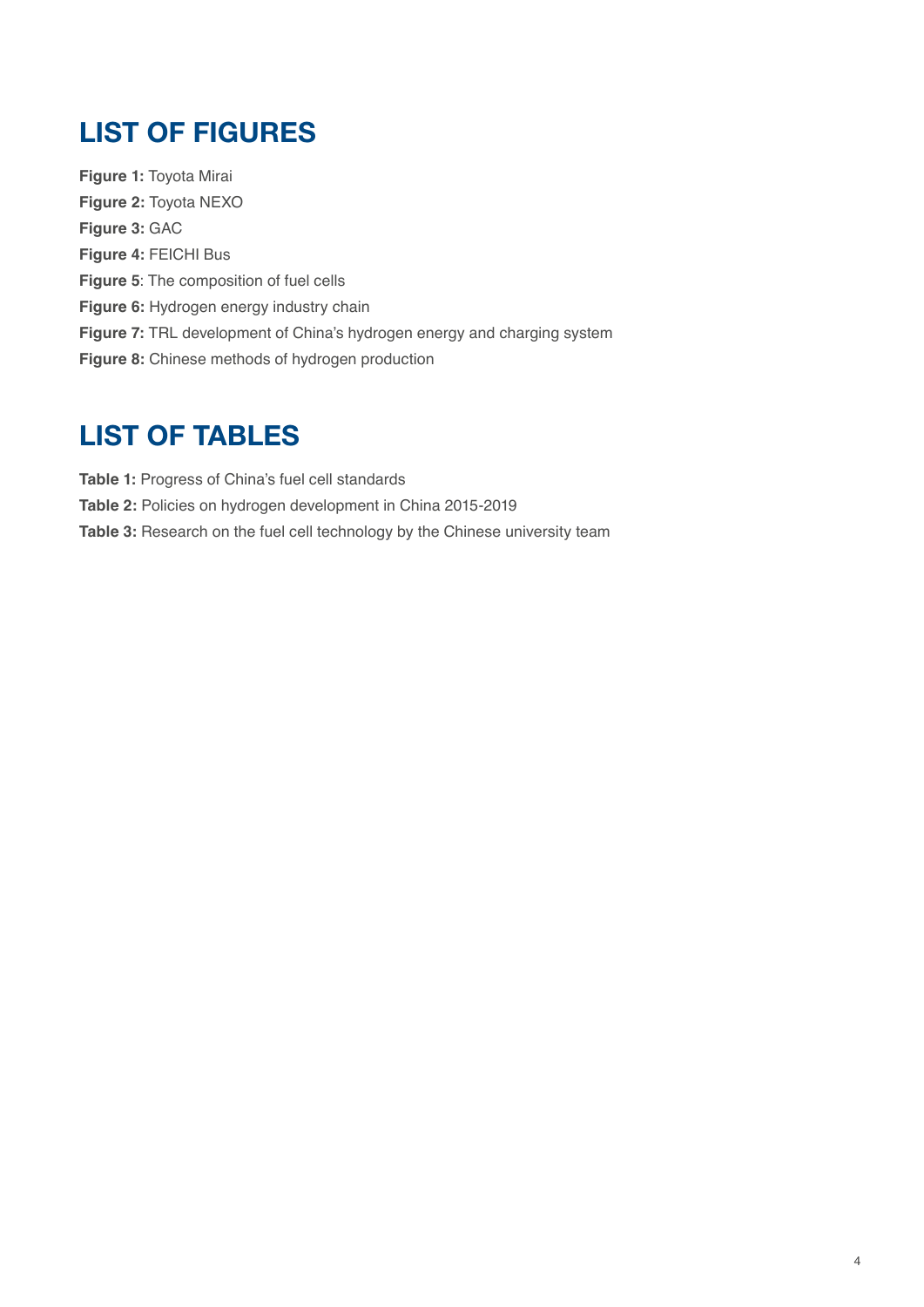## <span id="page-4-0"></span>ABOUT THE SWEDEN-CHINA BRIDGE PROJECT

This project funded by The Swedish Trafikverket (TRV), formally started the 1st of September 2020, and will last until the end of 2022.

## Exploratory approach

This project is exploratory in nature and includes a step-by-step approach to knowledge development in the Swedish and the Chinese context. The project spans different areas of knowledge in which we will highlight what technologies and systems are prioritized in China, Sweden and in Europe, what drivers and motives exists for them, what actors are involved in the transition to electrified, intelligent and integrated transport systems, and what conditions and business models look like to achieve this conversion to electrified and integrated transport systems in an intelligent and smart society.

## The purposes of the Sweden-China Bridge Project

- 1. The project aims to establish and develop an academic knowledge-sharing and -transfer platform between Sweden and China for collaboration between universities and research institutes in the two countries, in order to contribute to increased understanding and information and knowledge sharing on the technical and commercial development of electrified vehicle systems, integrated transport system solutions, and energy supply infrastructure as a fully integrated system of intelligent and smart cities.
- 2. From this perspective, the project will explore the development and implementation of relevant technology for the electrification of vehicles, such as fuel cells, bio energy, battery storage, combinations of energy systems for hybrid vehicles, energy supply for integrated electrified vehicles, integrated electric road technology, associated charging infrastructure, and static and dynamic technology.
- 3. We also intend to explore the management of renewable energy supply systems, from the production of renewable electricity to its distribution to consumers of electrified transport systems, which is needed to ensure that electrified vehicles and transport systems.

### Expected value creation

- 1. To create insights into the current and future status of electrification of transportation systems in Sweden and in China from technical, social, societal and economic perspectives.
- 2. To learn and mutually develop insights into how new knowledge, technology, system-based solutions, logistics and transportation systems can be developed, commercialized and operated according to a life cycle perspective in both Sweden and China.
- 3. To create a long-term learning context in which Sweden and China exchange experience for the benefit of both countries and their industries.
- 4. To develop a deeper understanding of how Sweden and China are managing the large-scale electrification of the road network using different technologies, including electric charging, energy production (fuel cells, hybrid vehicles, battery storage and electric roads): what do the short- and long-term potentials look like? How are they using long-term industry policy instruments to develop technology and implement it in society? How are they outlining business models for the large-scale roll-out of electrified transportation systems?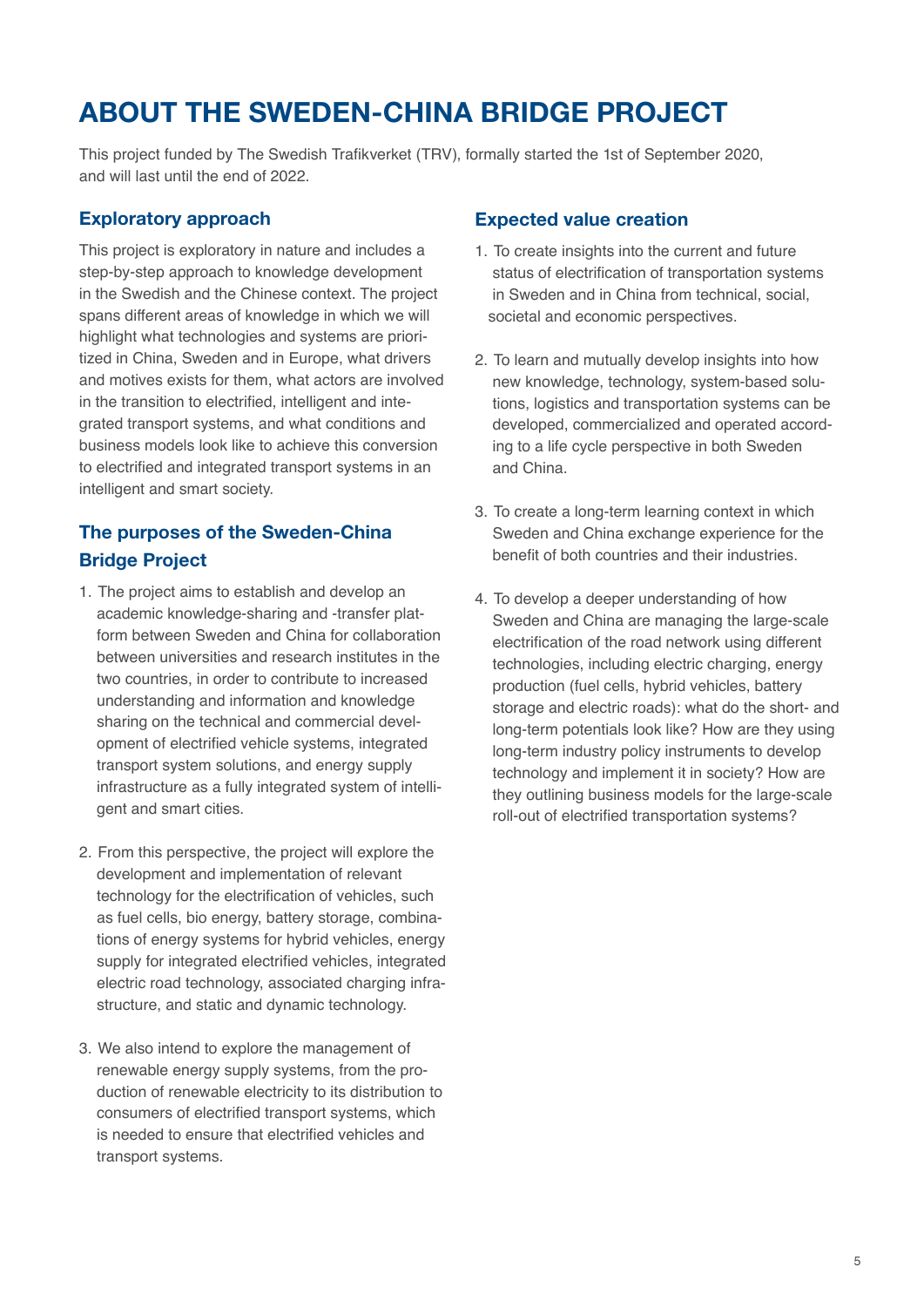## <span id="page-5-0"></span>Research team

#### **Mike Danilovic**

Ph.D., Project leader, Professor, Halmstad University, Sweden & Distinguished Overseas Professor at Shanghai Dianji University Shanghai, China. Affiliated researcher at Lund University, Sweden.

### **Tomas Müllern**

Ph.D., Professor, Jönköping University, Jönköping International Business School, Sweden.

#### **Jasmine Lihua Liu** (刘莉华)

Ph.D., Senior researcher at CIRCLE, Lund University, Shanghai Dianji University, China. & Affiliated researcher at MMTC, Jönköping University, International Business School, Sweden.

### **Arne Nåbo**

Tech. lic., Research director, Swedish National Road and Transport Research Institute (VTI), Sweden.

### **Jeanette Andersson**

Ph.D., Researcher, Swedish National Road and Transport Research Institute (VTI), Sweden.

## Academic partners in China

China Electric Power Research Institute (CEPRI), Beijing, China.

Zhejiang University, Deqing Research Center, Institute of Artificial Intelligence, Hangzhou, China.

Urban and Rural Construction and Transportation Development Research Institute, China.

## Industrial partners in China

**Beijing** Scania China Innovation Center, Beijing, China.

### **Philip Almestrand Linné**

Ph.D., Researcher, Swedish National Road and Transport Research Institute (VTI), Sweden.

### **Wang Junhua**

Ph.D., Professor, Tongji University, Shanghai, China.

#### **Liu Shuo**

Ph.D., Assistant Professor, Tongji University, Shanghai, China.

#### **Qiu Xiaoping**

Ph.D., Professor, Southwest Jiatong University, Chengdu, China.

### **Susan Lijiang Sun**

Ph.D., Professor, Shanghai Dianji University, Shanghai, China.

### **Ma Hongwei**

Ph.D., Associate Professor, Shanghai Dianji University, China.

### **Shanghai**

Shanghai Power Keeper, Shanghai, China. Shanghai Jiulong Power, Shanghai, China. Zhejiang VIE-Evatran Electronic Technologies Co., Ltd., Shanghai, China. BYD, Shanghai, China.

#### **Shenzhen**

DST, Shenzhen, China. Xieli innovation Center, Shenzhen, China. Shenzhen Bus Group, Shenzhen, China. Shenzhen Electric Vehicle Application and Promotion Center, Shenzhen, China. Potevio New Energy, Shenzhen, China. Haylion, Shenzhen, China. Guangzhou Bus Group, Guangzhou, China.

## **Contact**

**Mike Danilovic, Ph.D.** Professor of Industrial Management Innovation and Technology Management.

#### **Halmstad University** P O Box 823

SE18 301 HALMSTAD SWEDEN

#### **Phone:**

+46708157588 (Sweden) | +8613761129945 (China)

**E-mail:**  mike.danilovic@hh.se

#### **Visiting professor:**

Distinguished Overseas Professor at Shanghai Dianji University Shanghai, China. Affiliated researcher at Lund University, Sweden.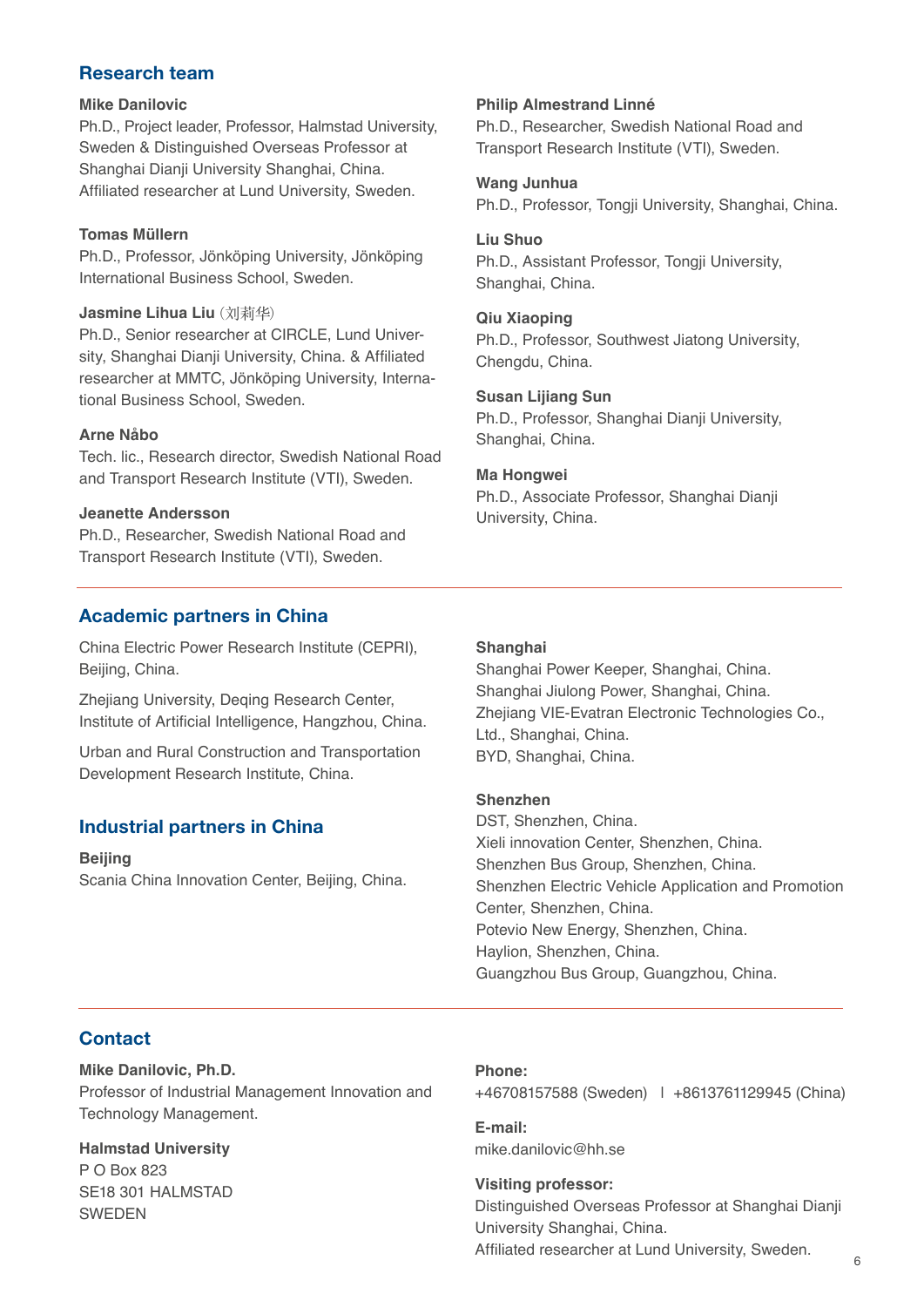## <span id="page-6-0"></span>ACKNOWLEDGMENT

It would not have been possible to establish and operate this project without the extensive support of the Swedish Transport Administration (Trafikverket, TRV), as the funder of the research, and the support of our home universities in Sweden and our academic colleagues in China and their home universities, and finally all the support of businesses and industry in Sweden and in China.

We are particularly grateful to the following key individuals for supporting us: Mr. Jan Pettersson and Dr. Magnus Lindgren from the Swedish Transport Administration (Trafikverket, TRV); Mr. Joakim Diamant and Mr. Andreas Jerhammar from Scania Innovation team in Beijing; and Professors Susan Lijiang Sun and Ma Hongwei at Shanghai Dianji University, who helped connect us to all the supportive and helpful Chinese academics and industry for this project.

Special appreciation is directed to our Shanghai research team, Mr. Ran Dong, Mr. Xiang Chen, Mr. Shengdong Zu, and Professor Susan Lijiang Sun,

for working with us in the exploration of technology development in key areas of battery, hydrogen and inductive charging. Thank you for your valuable contribution to our understanding of the development of these technologies in China.

Professor Åsa Lindholm-Dahlstrand for her neverending support from CIRCLE & Lund University, is very much appreciated.

As project leader, I am grateful to my research fellows and colleagues in this project: Dr. Jasmine Lihua Liu, Professor Tomas Müllern, Tech.lic. Arne Nåbo, and Dr. Philip Almestrand-Linné.

I thank you all from the bottom of my heart.

Professor Mike Danilovic, on the behalf of the entire research team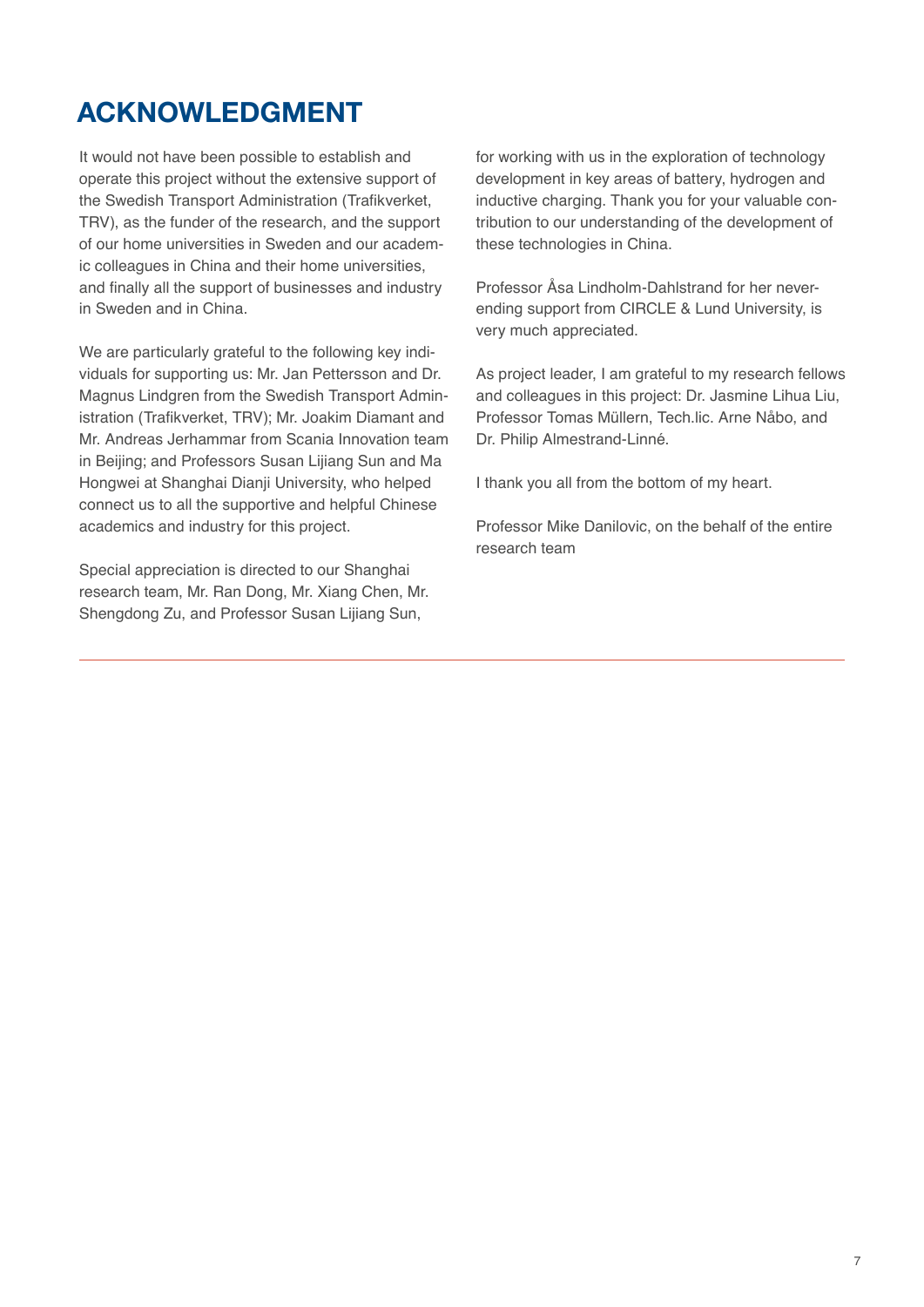## <span id="page-7-0"></span>ABSTRACT

With the development of human society, the total demand for energy is rising. However, due to the limited fossil energy stock and the threat of the greenhouse effect, adjusting the energy structure is crucially important for the sustainable development of all countries in the world.

Hydrogen energy has received great attention as one technology that can provide society with clean energy, support decarbonization, and be one key technology in the electrification of transport.

In 2018, China's hydrogen production was 21 million tons, accounting for 2.7% of the total energy according to the calorific value of energy management. According to the prediction of China hydrogen energy alliance, hydrogen energy will account for 5% of total energy consumption in 2030 and 10% in China's thermal energy by 2050. According to the market forecast, China's hydrogen production will exceed 20 million tons in 2020. China hydrogen energy alliance predicts that China's hydrogen demand will reach 35 million tons by 2030, with a compound annual growth rate of 5.76%.

In 2050, China's hydrogen demand will be close to 60 million tons. Hydrogen energy is increasingly more widely used in China, and the market development speed is growing rapidly.

This report focuses on the development of hydrogen technology in China where the Chinese central government has put hydrogen technology on the strategic listing, repeatedly issued relevant policies to support the development of hydrogen technology and the industry, upgraded the fuel cell development to the level of strategic development, and guides and encourages the development of the fuel cell vehicle industry.

Hydrogen based vehicles have been launched mainly in Japan, USA and South Korea. Compared with the relatively mature fuel cell vehicle market in Japan and South Korea, the customers of domestic hydrogen refueling stations in China are mainly buses and official vehicles. However, there are several Chinese enterprises manufacturing passenger cars to run

on hydrogen fuel, such as Chery, Changan, Hongqi, GAC, FAW and others. As illustration, the GAC's self-developed hydrogen fuel cell-based passenger vehicle has an operational range of 650 km.

Compared with the more mature pure electric vehicle, based on batteries as energy source, the hydrogen fuel vehicle is still in a very early but rapidly maturing stage.

The data show that in 2018, China's input of hydrogen energy vehicles reached 1,527, including 1,418 buses and 109 logistic trucks. In 2019, the production and sales of fuel cell vehicles in China was 2,833 and 2,737, respectively, with a year-on-year growth of 85.5% and 79.2%, respectively. By the end of 2019, the cumulative number of fuel cell vehicles in China was 6,000.

In 2020, the policy for fuel cells became favorable. From the development of China, there is still a lot of room for growth.

Hydrogen technology requires refueling stations, and in China, several traditional oil suppliers are building hydrogen refueling stations.

On 1 July 1 2019, Sinopec built the first domestic oil and hydrogen combined station in Foshan, Guangdong Province. Since then, Sinopec has built the first batch of comprehensive energy supply stations in Zheijang, Shanghai and other places, which integrate refueling, hydrogenation and other functions. As a strategic partner of the 2022 Beijing Winter Olympic Games, Sinopec will provide hydrogen supply, vehicle hydrogenation, and operation support of hydrogenation stations for hydrogen fuel cell vehicles in the Beijing and Zhangjiakou Winter Olympic Games.

On 28 May 2020, Sinopec Guangdong Petroleum Branch, together with Huangpu District and Guangzhou Development Zone, built the infrastructure for the application and development of hydrogen energy vehicles. It was planned to build more than 20 integrated energy sales stations in the area, integrating hydrogenation, refueling, charging, non-oil and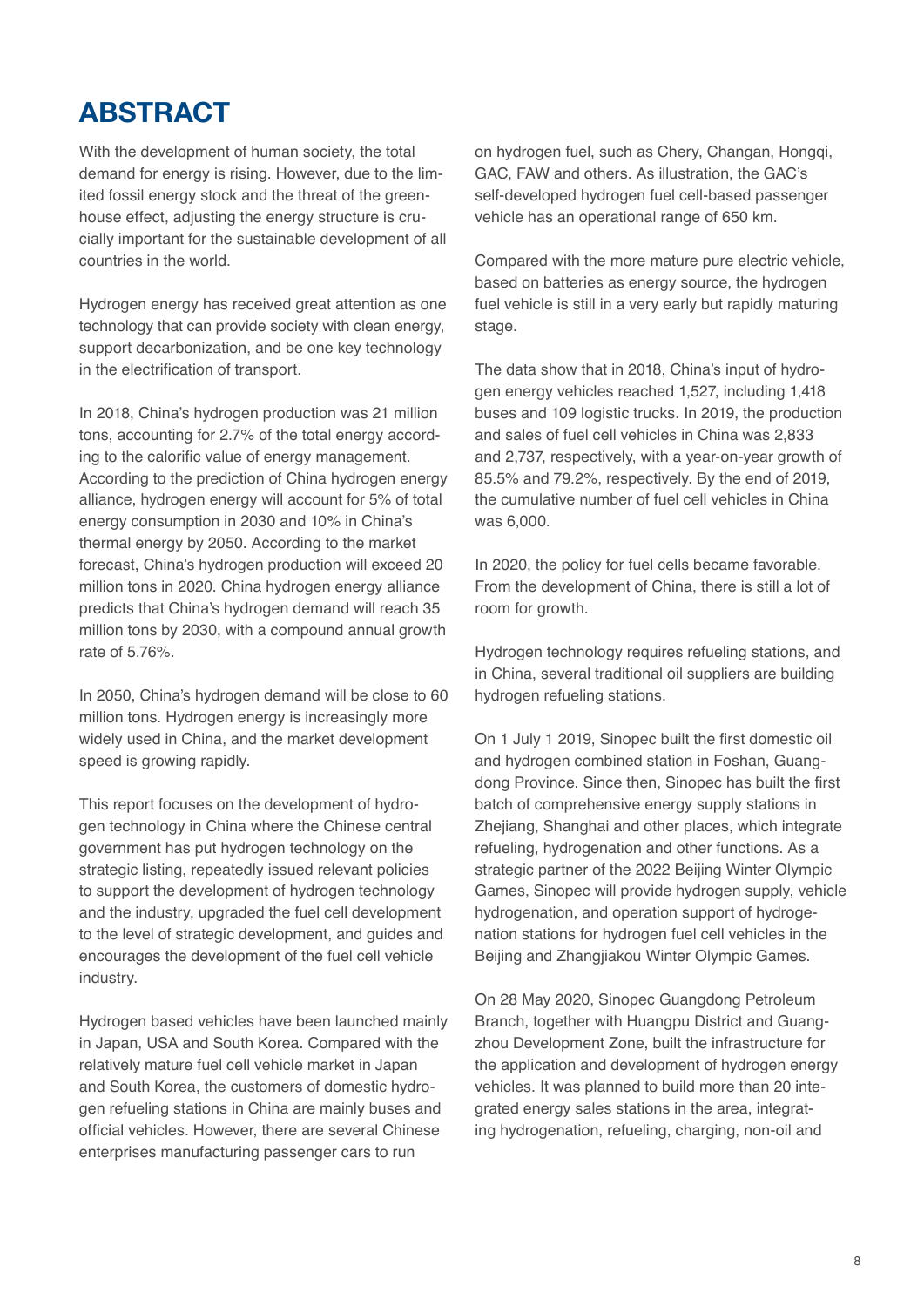photovoltaic power generation. It is estimated that the revenue of a series of projects will exceed 10 billion yuan/RMB (1,6 billion USD).

The Foshan area in the south of China has rapidly become a center of hydrogen development. Foshan municipal government has successively issued development planning and supporting subsidy policies.

The hydrogen energy industry development plan (2018-2030) includes building 57 hydrogen stations in 2030, which will develop the Foshan area into a leading national hydrogen energy industry demonstration city and agglomeration highland.

Finally, hydrogen energy in China is facing a trend of rapid speed and scale of development. Clean energy hydrogen production and energy utilization are still in the early but rapidly growing stage of development. Soon, hydrogen energy will see immense development prospects in the field of transportation, heavy freight transportation and electric energy storage.

We have reasons to believe that hydrogen will be one of the strategic technologies and practices in China in the development of a green society, decarbonization and the electrification of transport.

**Key words:** energy structure, hydrogen energy industry, standards and policies, fuel cell vehicle.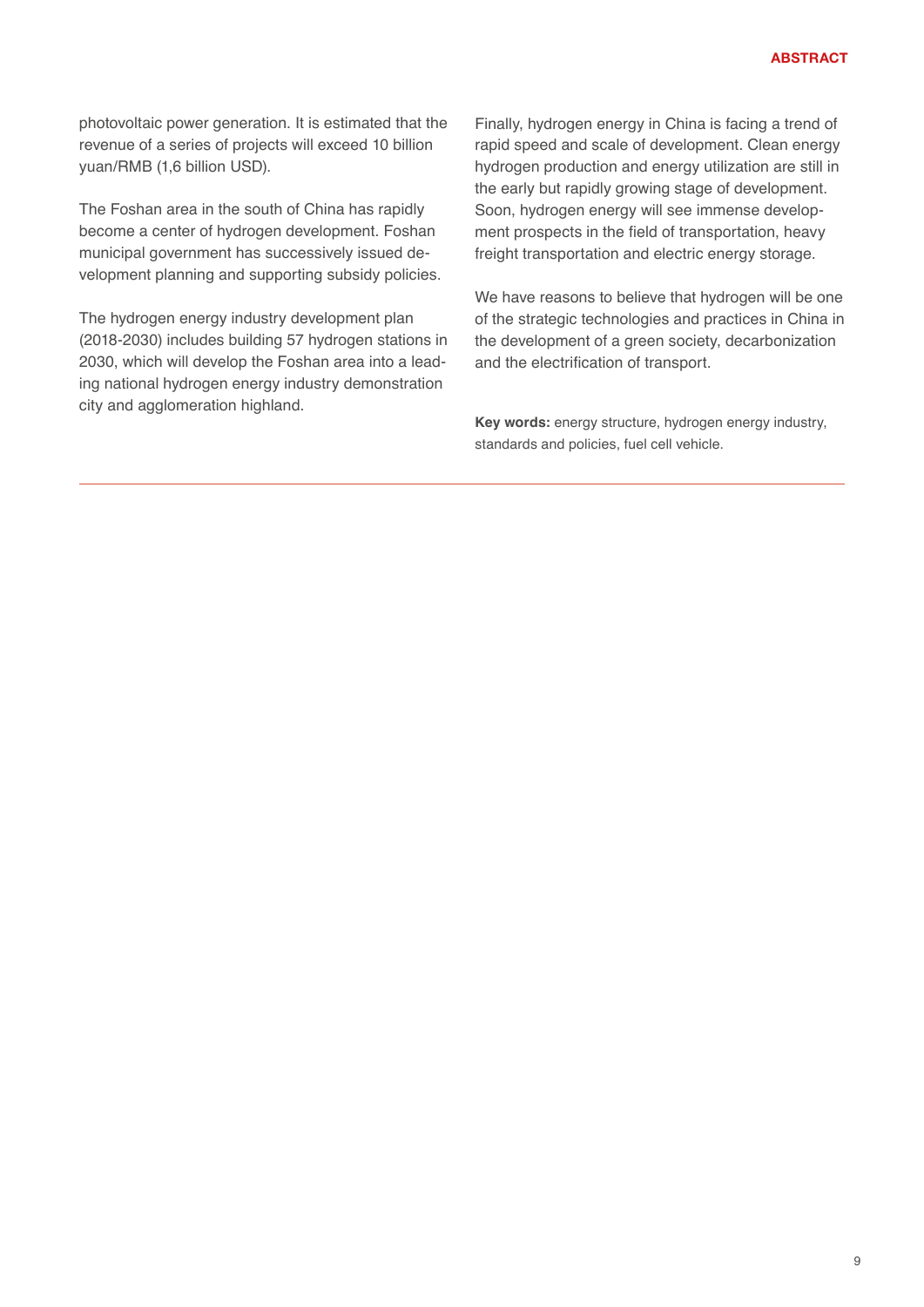## <span id="page-9-0"></span>OUTLINE OF THE PAPER

**This paper comprises six main parts:**

### Part one

## Introduction to hydrogen energy and charging systems in China

In this part we introduce hydrogen technology development within the Chinese context and show the speed at which hydrogen technology is being developed, even though it started late.

## Part two Standards and policies for hydrogen in **China**

Here we illustrate the most important policies, regulations and standards for the development of hydrogen energy in China.

## Part three Application and development status

In this part we identify the most important universitybased R&D teams, industrial-based R&D, show the most advanced Chinese vehicle manufacturers developing and producing hydrogen-based vehicles and discuss the required infrastructure for hydrogen refueling stations.

## Part four TRL analysis of hydrogen energy development in China

In this section we analyze hydrogen technology development using the Technology Readiness Level (TRL) approach, showing the speed of development of key technologies needed for the hydrogen energy commercialization and practices.

## Part five Analysis and challenges

Here we analyze hydrogen technology development and identify major challenges that hydrogen technology faces in China.

## Part six **Conclusions**

In the final part we draw major conclusions of the research on hydrogen development in China and the diffusion of technology in the electrification of transport.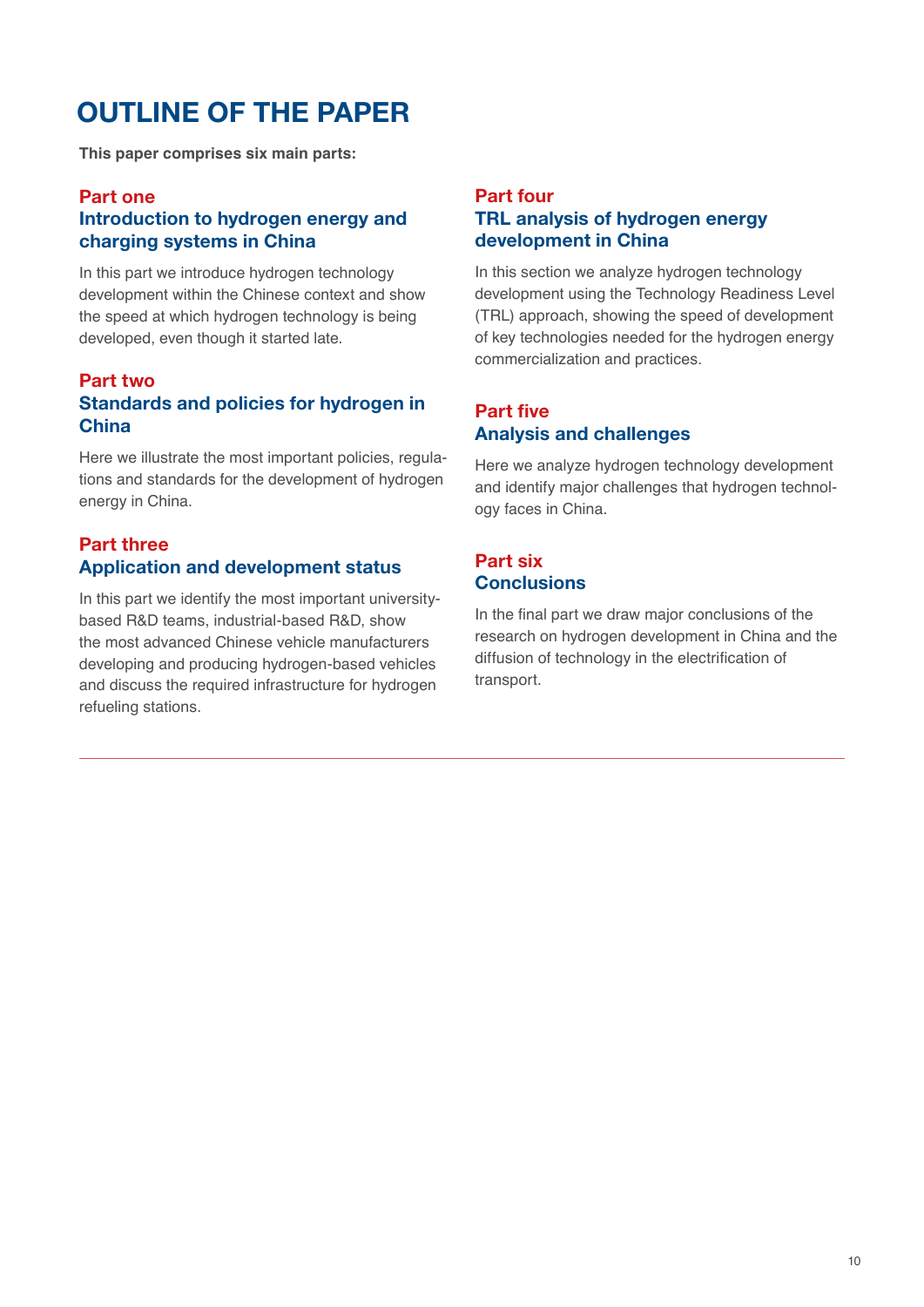## <span id="page-10-0"></span>RESEARCH METHODOLOGY

The research for the Sweden-China Bridge project is based on primary data from company visits, observations, and interviews, and through the collection of secondary data in English and in Chinese. One senior research team member, Dr. Jasmine Lihua Liu, is of Chinese origin and thus we were able to cover this area from Chinese perspectives, both in respect of a literature search and from the point of view of a deeper understanding of the societal, cultural, and contextual environment as it pertains to the process of electrification of transportation in China. To deepen our understanding further still, we followed a variety of discussions in different webinars, conferences, and among experts.

Dr. Liu is an experienced researcher in both the Swedish and Chinese contexts of transformation towards renewable energy. She received her PhD in Innovation Sciences from Halmstad University in 2019 and is thus well oriented in the Swedish context. Mr. Xiang Chen is a researcher at Shanghai Dianji University and member of a local research team consisting of Mr. Ran Dong, Mr. Xiang Chen, and Mr. Shengdong Zu, under the lead of Professor Susan Lijiang Sun. In the Chinese context, the research underling this report was undertaken in 2020 as desktop-based research. Mr. Xiang Chen was the main data collector and the main co-author of this report.

In October-December 2020, some of the research team travelled to China where they visited corporate organizations, leading institutions, and leading academic institutes in Beijing, Shanghai and Shenzhen,

and carried out observations and personal interviews with people in the research area of the electrification of transportation systems in China.

During December 2020, in one intensive week, we conducted company visits, discussions, and formal interviews with key players in the electrification of Shenzhen city in southern China. This working week was a joint collaborative venture with the Scania China Innovation team in Beijing. The information collected during this intensive period in China will be elaborated on in forthcoming papers on electrification technology development and research into the electrification of Shenzhen as the only city in the world to have achieved 100% electric taxis, buses and most of its intra-city-based logistics and working vehicles.

In May 2021, we collaborated with the Scania China Innovation team through corporate visits to several Chinese battery-swapping developers and operators in order to jointly explore the role of battery-swapping for heavy vehicles, such as trucks.

In April-June 2021, we conducted several seminars in Sweden with participants from academia and industry to share our observations and listen to questions on electrification of transportation in China in general, and on battery-swapping in particular. This dynamics in our research creates awareness and mutual learning based on our ongoing research on electrification of transportation in the Chinese context.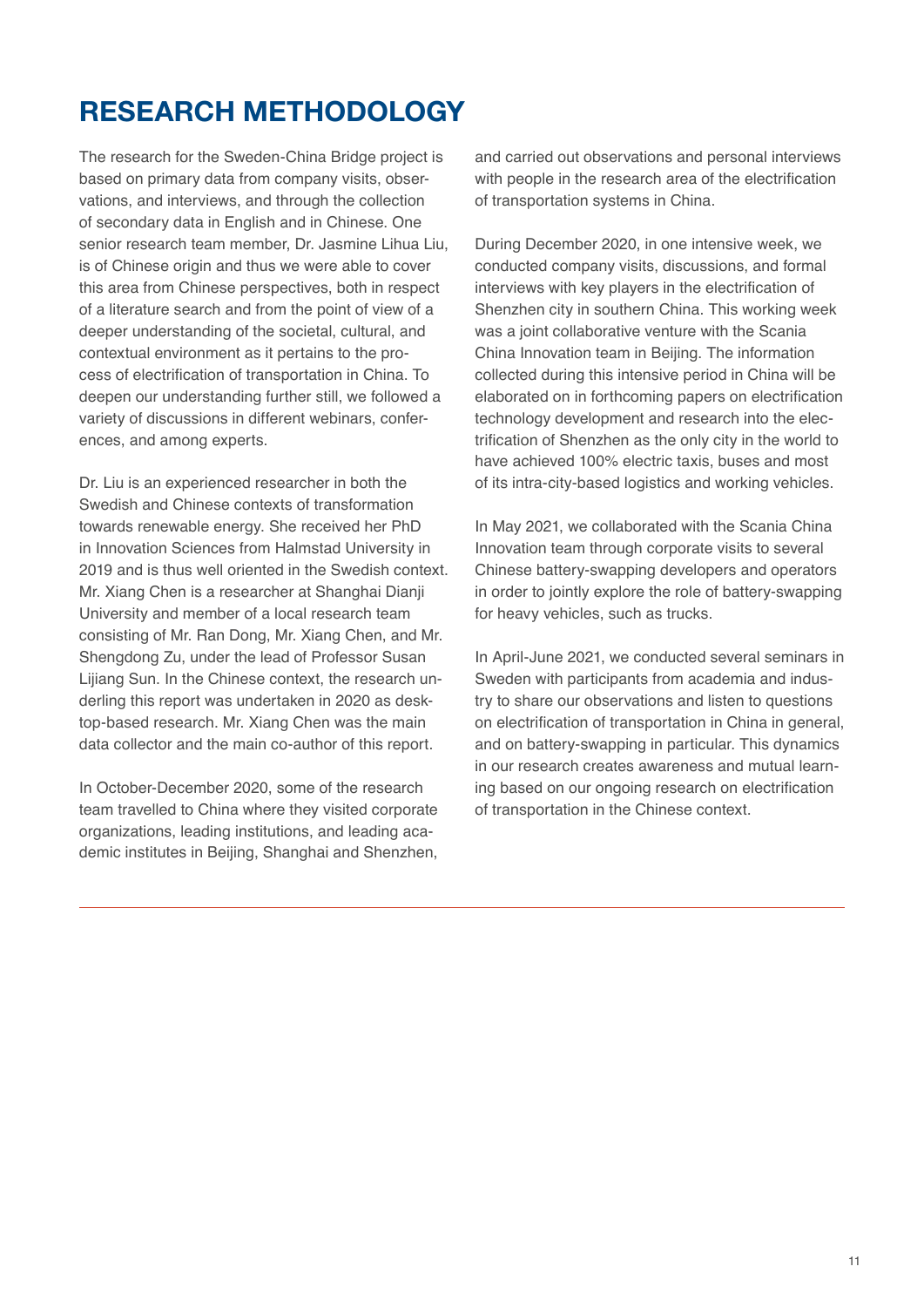## <span id="page-11-0"></span>PART ONE INTRODUCTION TO HYDROGEN ENERGY AND CHARGING SYSTEMS IN CHINA

## Why hydrogen energy?

With the continuous progress and development of society, the energy problem has become a common one, faced by all countries in the world. The reason is that the energy we use in large quantities, such as oil, natural gas and coal, are non-renewable resources. The earth's supply of petroleum gas is limited, and human survival is always inseparable from energy, so we must find new sources. As a recognized clean energy, hydrogen has the characteristics of good combustion performance, high calorific value, independent of fossil fuel, non-toxic and harmless. It stands out among many new energy sources and is favored by various countries. It is considered as the energy answer for the future development of society.

At the same time, with the transformation of energy structure and the enhancement of social awareness of environmental protection, more attention has been paid to the energy attributes of hydrogen all over the

world. As a clean and efficient energy, hydrogen has become a current research hot spot. At the same time, the progress of downstream technologies, such as electric vehicles and fuel cells, has also led to the rapid development of the hydrogen energy industry.

In June 2019, the International Energy Agency (IEA) released an industry report entitled "The future of hydrogen energy: seize today's opportunity", which calls the current period the key opportunity period for hydrogen energy development.

China's government work report in 2019 also suggested, for the first time, to promote the construction of hydrogenation facilities. Therefore, the hydrogen industry will usher in a sustained and rapid development in China, and the role of hydrogen energy in promoting economic and social development will be more obvious.<sup>[1]</sup>

## Hydrogen takes off

In the past two years, with the advancement of technology and the promotion of relevant policies, such as banning the sale of fuel vehicles, pure electric has become the focus of research and development of major automobile enterprises. As the impact on the environment is relatively small compared with traditional cars, the prospects for pure electricity are widely optimistic. But from the perspective of environmental protection, the fuel cell vehicle is the future development direction for automobiles. In recent years, China has actively promoted fuel cell vehicles.

The data show that in 2018, China's introduction of hydrogen energy vehicles reached 1,527, including 1,418 buses and 109 logistic trucks. In 2019, the production and sales of fuel cell vehicles in China was 2,833 and 2,737, respectively, with a year-onyear growth of 85.5% and 79.2%, respectively. By the end of 2019, the number of fuel cell vehicles in China reached 6,000.

In 2020, the policy for fuel cells become favorable, and with the country's development in China, there is still much room for growth.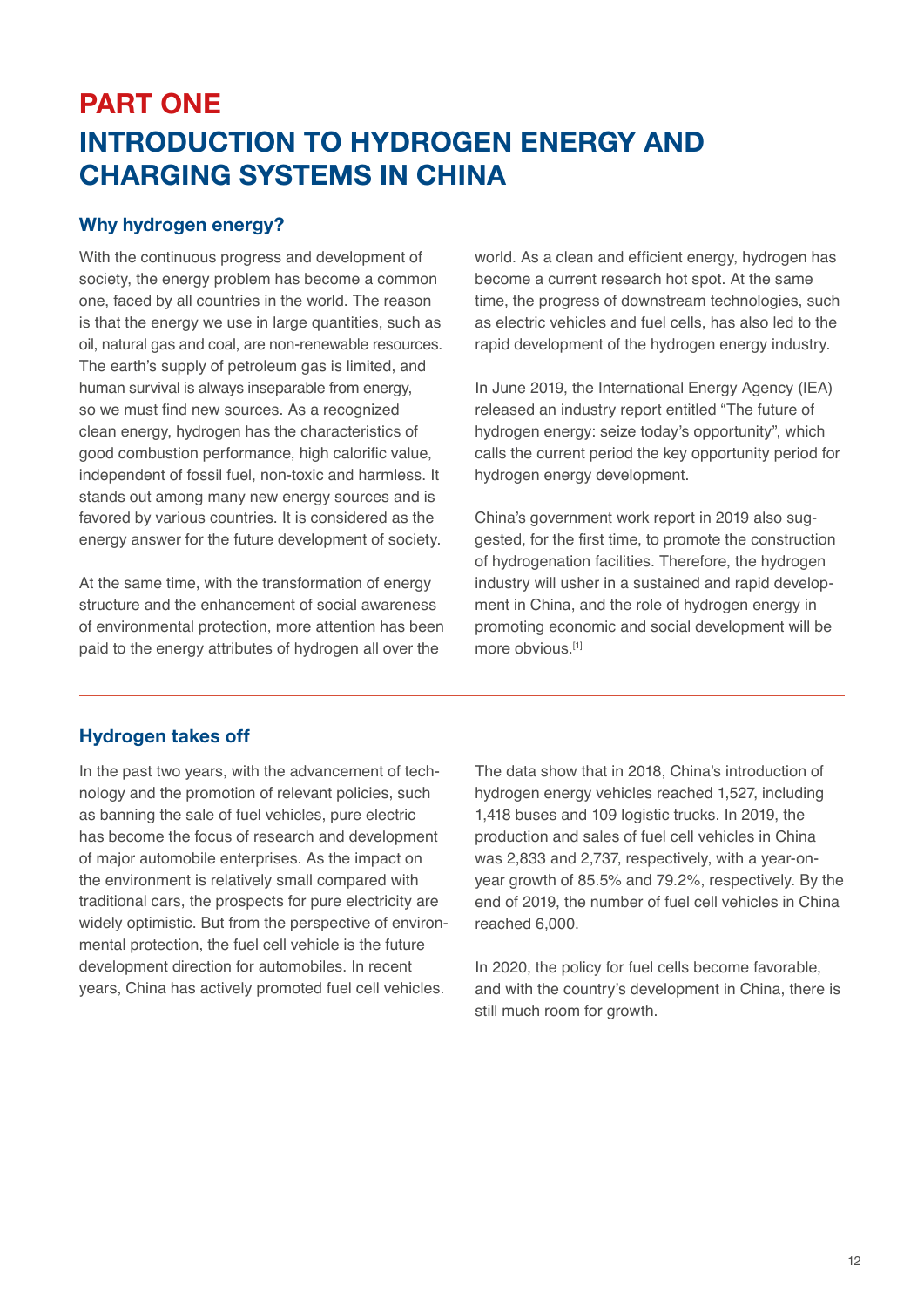# <span id="page-12-0"></span>PART TWO STANDARDS AND POLICIES FOR HYDROGEN IN CHINA

## China's standards for hydrogen

The system table for fuel cell electric vehicles gives the specification for standard formulation. The system table not only reflects the product structure, technical connotations and development direction, but also plays an important guiding role in the establishment of scientific and technological development and the standard formulation plan. Therefore, the compilation principles of the standard system table for fuel cell electric vehicles are as follows:

- 1. Determine the position of fuel cell electric vehicles in the vehicle standard system. The fuel cell electric vehicle itself is a type of vehicle and cannot be independent of traditional vehicles. Therefore, it must meet the relevant standard requirements of traditional vehicles, but also meet the unique standard requirements of fuel cell electric vehicles.
- 2. Determine the unique structure and system of the fuel cell electric vehicle, to identify the items in the standard system.
- 3. Determine the commonalities and characteristics of pure electric vehicles, hybrid electric vehicles and fuel cell electric vehicles. For those with common requirements, a common standard can

be considered; for those with unique characteristics, standard items shall be listed separately in the system table. In this way, we not only ensure the completeness of standard items, but also reduce the waste of manpower and financial resources in the process of standard formulation.

- 4. Referring to the existing foreign standard projects of fuel cell electric vehicles and combining these with the actual needs of the development of fuel cell electric vehicles in China, the standard projects should be as complete as possible. Some items in the system table consider the supporting standards matching with China's fuel cell electric vehicle industrialization development policies, and China's unique standards, such as fuel cell electric vehicle type test procedures.
- 5. The standard system table is dynamic, and the current system considers the urgent and longterm standard needs. With the continuous development of technology, the standard items should be adjusted accordingly.
- 6. The standard system table of fuel cell electric vehicles is compatible with the development goal of China's fuel cell electric vehicle products.

| <b>Standard number</b> | The content of the standard                                                                           |
|------------------------|-------------------------------------------------------------------------------------------------------|
| GB/T 37244-2018        | Fuel specification for proton exchange membrane fuel cell vehicles-Hydrogen.                          |
| GB/T 37154-2018        | Fuel cell electric vehicles-Test methods of hydrogen emission.                                        |
| GB/T 38914-2020        | Evaluation method for lifetime of proton exchange membrane fuel cell stack in<br>vehicle application. |
| GB/T 24549-2020        | Fuel cell electric vehicles-Safety requirements.                                                      |

**Table 1:** Progress of China's fuel cell standards *Source: China Standardization Administration /www.sac.gov.cn/ [2-5]*

The standard system includes the terms, test methods and technical conditions of fuel cell electric vehicles, as well as the relevant standards of infrastructure to ensure the normal, convenient and safe operation of fuel cell electric vehicles, such as on-board hydrogen system, hydrogen fuel, hydrogenation station, hydrogenation machine, fuel cell

system, etc. At the same time, the standard system of fuel cell electric vehicles also involves the management standard, product certification, enterprise certification, employee qualifications, and many other aspects related to the fuel cell electric vehicle.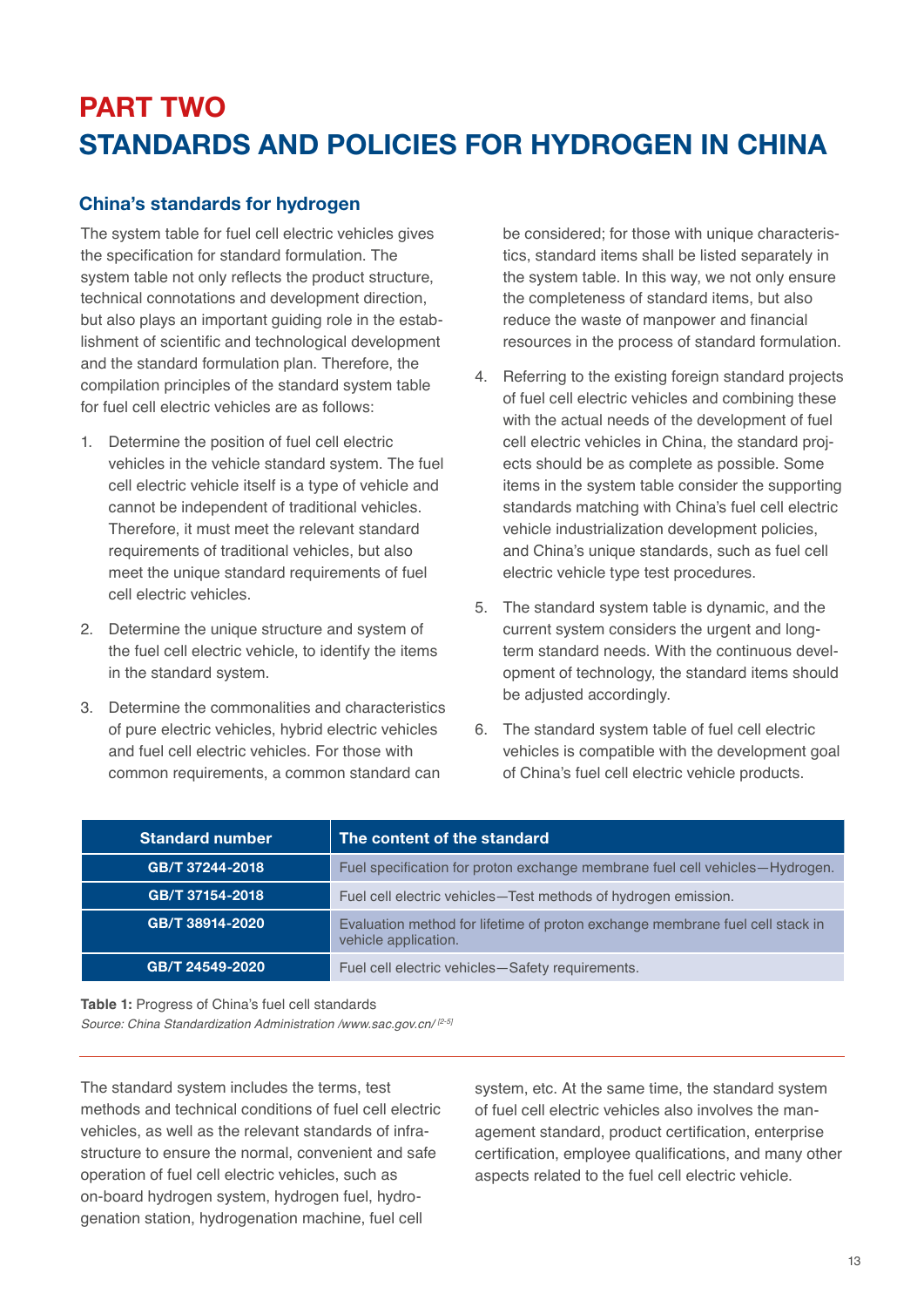### <span id="page-13-0"></span>Policy development to support hydrogen energy

At the end of 2008, the Ministry of Science and Technology and the Ministry of Finance launched the demonstration project of energy-saving and new energy vehicles in 10 Chinese cities. Since the subsidy amount given to fuel cell vehicles is far less than the difference between the cost of the fuel cell electric vehicle and the cost of traditional vehicles of the same type, the demonstration of fuel cell vehicles has made little progress in the first year of the implementation of the "1,000 vehicles in 10 cities" program.

In 2010, the new energy Chamber of Commerce of the All-China Federation of Industry and Commerce submitted a proposal to the third session of the 11th CPPCC National Committee of the Chinese people's Political Consultative Conference that the subsidy for fuel cell cars should be increased to 600,000 yuan, that the subsidy for public buses should be increased to 1.6 million yuan, and that the construction of hydrogen refueling stations should be directly funded or subsidized and supported by policies.

At that time, China's domestic capital market pursued too many short-term returns, and enterprises and investors lacked long-term planning for pillar industries. Due to the immaturity of the domestic capital market, short-sightedness, lack of vision, and lack of foresight in the flow of market funds, it was difficult for hydrogen fuel cell technology to get the support of market funds, which became the biggest obstacle to the development of China's new energy vehicle industry. Since then, central and local finance has provided long-term support, directly funded the construction of hydrogenation stations or provided subsidies and policy support for their construction, and increased the number of subsidies for fuel cell vehicles in operational commercial demonstration, so that hydrogen fuel cell vehicles can effectively participate in the demonstration project.

The following is a list of China's policies on hydrogen energy industry in recent years:

| Year | Name and main contents of the policy                                                                                                                                                                                                                                                                                                                                                               |  |  |
|------|----------------------------------------------------------------------------------------------------------------------------------------------------------------------------------------------------------------------------------------------------------------------------------------------------------------------------------------------------------------------------------------------------|--|--|
| 2019 | "Promoting the construction of charging and hydro-filling facilities" was included in the Government<br>Work Report.                                                                                                                                                                                                                                                                               |  |  |
| 2019 | The Directory of Green Industry Guidance (2019 edition) encourages the development of renewable<br>energy use facilities for construction and operation of fuel cell equipment, as well as new energy steam<br>applications on cars and ships.                                                                                                                                                     |  |  |
| 2019 | The action plan for tackling pollution from diesel trucks proposes to encourage all countries. The local<br>government organized the operational demonstration of fuel cell trucks and built a batch of hydrogena-<br>tion vehicle fan stations.                                                                                                                                                   |  |  |
| 2018 | Adjusting and improving the fiscal subsidy policies for the promotion and application of new energy<br>vehicles. The circular sets standards for fuel cell vehicle subsidies.                                                                                                                                                                                                                      |  |  |
| 2017 | The special plan for Scientific and Technological Innovation in the transportation sector during the 13th<br>Five-Year Plan period was proposed to be deepened. Research and development to be carried out on<br>the core technology for fuel cell vehicles, promotion of the development of additional basic equipment<br>implementation, and demonstration of assessment technology development. |  |  |
| 2017 | The medium- and long-term development plan for the automobile industry proposes to gradually expand<br>the fuel cell electricity Carpool Pilot Demonstration Area.                                                                                                                                                                                                                                 |  |  |
| 2016 | The 13th Five-Year Plan for the Development of National Strategic Emerging Industries puts forward<br>"Promoting the R&D and Industrialization of Fuel Cell Vehicles".                                                                                                                                                                                                                             |  |  |
| 2016 | "Energy-saving and New Energy Vehicle Technology Road map" released hydrogen fuel cell vehicles<br><b>Technology Road map</b>                                                                                                                                                                                                                                                                      |  |  |
| 2016 | Energy Technology Revolution and Innovation Action Plan (2016-2030) "Hydrogen energy and fuel cell<br>technology innovation" is one of the key tasks.                                                                                                                                                                                                                                              |  |  |
| 2015 | "Made in China 2025" proposes continued support for the development of fuel cell vehicles.                                                                                                                                                                                                                                                                                                         |  |  |
| 2015 | National Key Research and Development Program New Energy Vehicle Key Special Implementation<br>(draft) proposed that "fuel cell vehicle technology has made a breakthrough, up to industrialization<br>requirements".                                                                                                                                                                              |  |  |
| 2015 | Accelerating the application of new energy vehicles in the transportation industry.                                                                                                                                                                                                                                                                                                                |  |  |

#### **Table 2:** Policies on hydrogen development in China 2015-2019

*Source: Current situation and prospect analysis of hydrogen energy industry chain[6]*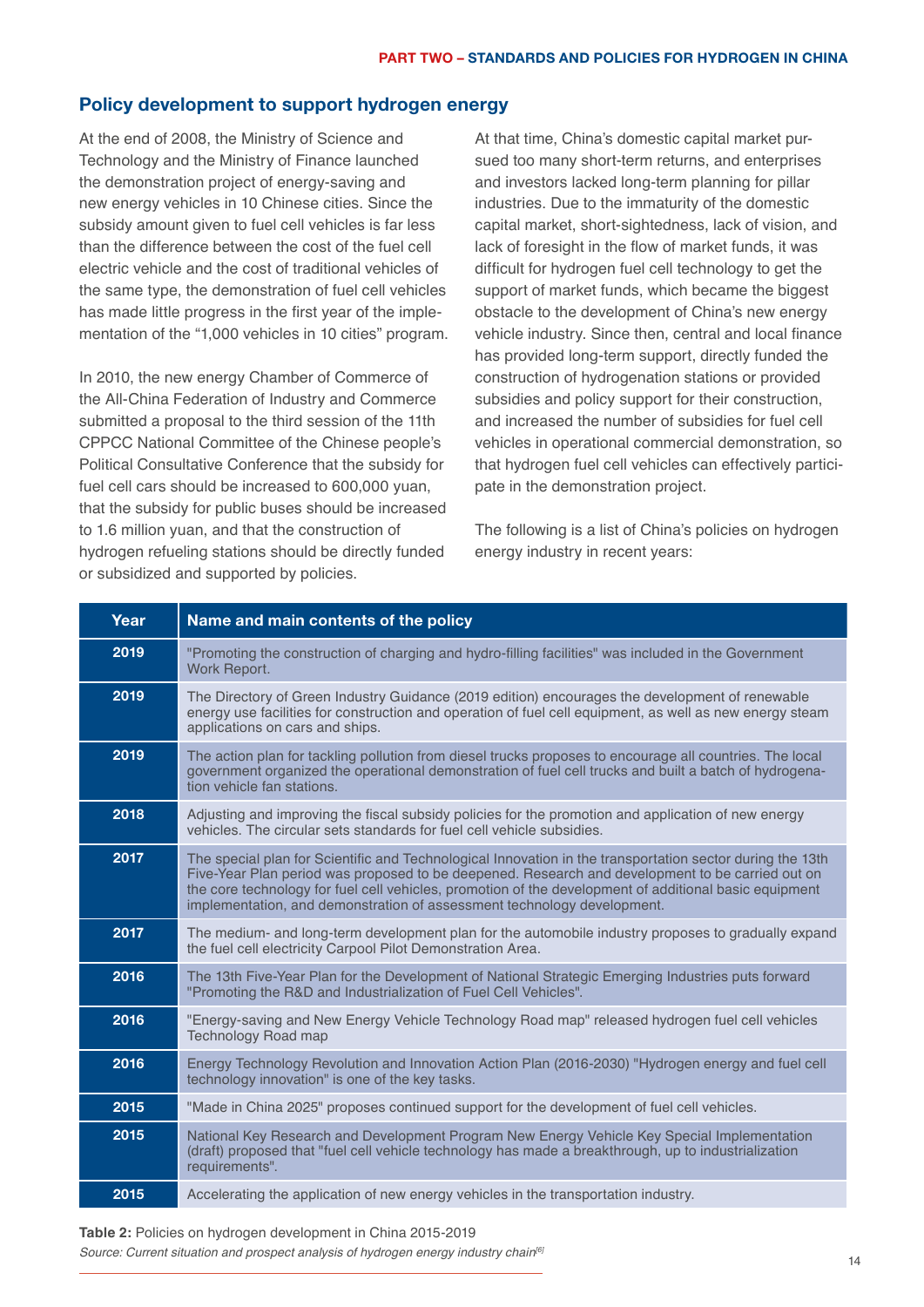# <span id="page-14-0"></span>PART THREE APPLICATION AND DEVELOPMENT STATUS

## Chinese universities

Hydrogen fuel cell research started late in China and did not get much attention during its early stages; the early research on fuel cell technology focused mainly on catalyst, bipolar plate and other manufacturing materials. More than 10 years later, the status of hydrogen fuel cell technology in China has been greatly improved, and now there has been a breakthrough in the research of materials. However, there is still a long way to go for the application and the overall manufacturing of hydrogen fuel vehicles.

The following is the research status on the fuel cell by the Chinese university research teams:

| <b>Number</b>  | <b>Research universities</b><br>and research teams         | <b>Research content and development</b>                                       | <b>Time</b> |
|----------------|------------------------------------------------------------|-------------------------------------------------------------------------------|-------------|
|                | Professor Wang Heng Xiu,<br><b>Tsinghua University</b>     | Two kinds of self-made PEMFC electrocatalysts.                                | 2001        |
| $\overline{2}$ | Professor Jiang Jin Guo,<br>Wuhan University of Technology | Research on the cathode material for fuel cells.                              | 2002        |
| 3              | Professor Cao Guang Yi,<br>Shanghai Jiao Tong University   | Application status of various fuel cells in distributed<br>generation market. | 2005        |
| 4              | Professor Zhang Na.<br>Harbin Institute of Technology      | Application of metal oxides to low temperature fuel cell<br>catalysts.        | 2011        |
| 5              | Professor Bao Peng Long,<br>Tong ji University             | Air compressors for fuel cell vehicles.                                       | 2016        |

**Table 3:** Research on the fuel cell technology by Chinese university teams *Source: China National Knowledge Infrastructure (www.cnki.net)*

## Hydrogen fuel cell car companies

Due to the late uptake of domestic automobile enterprises for the development of hydrogen fuel vehicles, there is a certain gap in terms of civil passenger vehicles compared with several foreign automobile enterprises, such as Toyota of Japan and Hyundai of South Korea. China mainly focuses on logistics vehicles, buses, and other similar types of vehicles.

### **Foreign car companies take the lead**

Several international vehicle companies have, for quite some time, been conducting research and have developed demonstration projects based on hydrogen technology.

General Motors (GM) in USA is one example of the early pioneers.

*"Floyd Wyczalek, 91, was project manager of Electrovan fuel cell development and recalls the*  200-person team working on the first technology *transfer of fuel cells from President John F. Ken*nedy's 1962 challenge to NASA to safely land a *man on the moon before the end of the decade.*

*"We had three shifts of people on this project*  starting in January 1966 and finishing 10 months *later," Wyczalek said. "We had one running demo for the Progress of Power press conference in October that year."* 

Source: https://www.gmhydrotec.com/product/public/us/en/ hydrotec/Home.detail.html/content/Pages/news/us/en/2016/ oct/1005-hydrogen.html

The German company, BMW, was another hydrogen technology pioneer that developed fully operational vehicles based on hydrogen energy in the 1980s-1990s.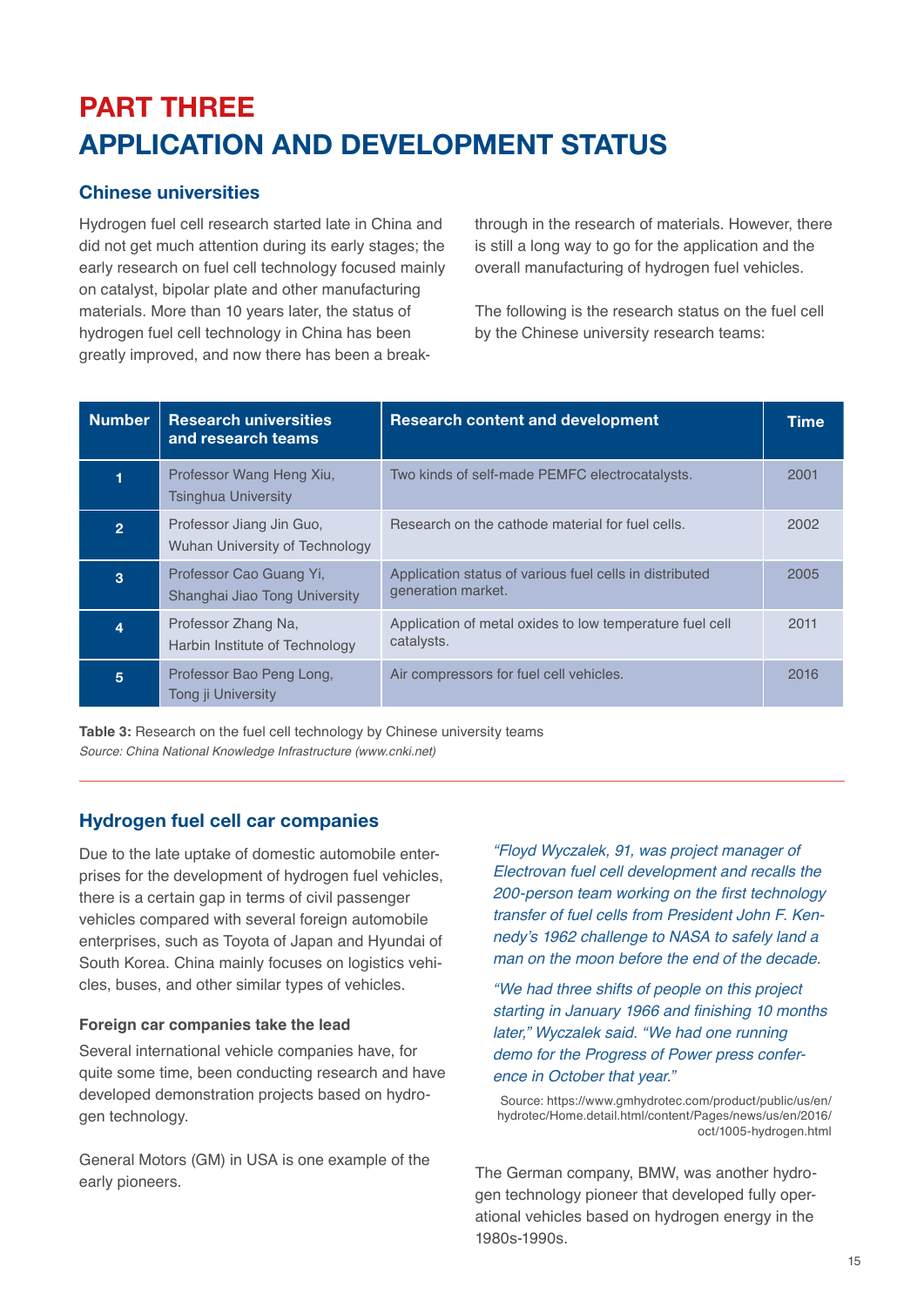In the recent times, Toyota has become one of the largest vehicle enterprises in the world, founded for more than 80 years of operation. It has assembly plants in more than 50 countries around the world. It is the first vehicle enterprise with an annual sales volume of more than 10 million vehicles. Toyota announced the goal of "Toyota environmental challenge 2050" on 14 October 2015, which proposed to achieve "zero" sales of vehicles driven only by engines by 2050. Toyota was the inventor of the world's first hybrid vehicle, Prius, that become the legendary breakthrough in the green vehicle development. Today, almost all vehicle manufacturers have hybrid technology in their fleet.

In recent years, Toyota has invested large R&D funds into new energy vehicles, especially fuel cell vehicles. Due to the limitation of traditional battery technology, Toyota executives believe that fuel cell vehicle is the ultimate environmental protection vehicle. In recent years, Toyota has gradually shifted its future research and development focus from mature hybrid electric vehicles to fuel cell vehicles.

Toyota began to develop fuel cell vehicles in 1992 and released its first model in October 1996. In the following 10 years, Toyota successively launched FCHV-3, FCHV-4, FCHV-5, Toyota FCHV, Toyota, etc. However, due to the high unit price and insufficient infrastructure for hydrogen refueling, the fuel cell vehicles at this stage did not have mass production and commercialization.

To put more hydrogen fuel cell vehicles on the road, Toyota has disclosed about 5,680 fuel cell-related patents free of charge, hoping to encourage other

automobile manufacturers to launch fuel cell vehicles and reduce the construction and use costs of infrastructure, such as hydrogenation stations.

Let's take Toyota Mirai as an example. Since the launch of this model in Japan in 2014, only seven vehicles were sold in the first year. With the construction of hydrogen stations and the promotion in the overseas markets, the sales have gradually increased.

- In 2016, overseas sales of Toyota's hydrogen vehicles reached 1,096.
- In 2019, the total Toyota's annual sales of hydrogen vehicles reached 2,494 vehicles.
- In September 2020, total sales of this model reached 11,154 vehicles, with its main market is the United States, followed by sales of more than 100 vehicles to Europe every year.<sup>[7]</sup>

Different from Toyota, in the field of hydrogen fuel cell vehicles, Hyundai NEXO pays more attention to its local market. By the end of October 2020, the sales volume of NEXO in South Korea had exceeded 10,000 vehicles. With the excellent performance of NEXO and its vigorous promotion by the South Korean government, Hyundai has changed from a challenger to Toyota to an industry leader of hydrogen-based vehicles.

In 2019, the sales volume of Hyundai NEXO was twice the number of Toyota Mirai. In 2020, due to the poor sales of Mirai in the overseas market, the sales volume of Hyundai NEXO was more than five times that of Mirai.



**Figure 1:** Toyota Mirai *Source: www.autohome.com.cn* 



**Figure 2:** Hyundai NEXO *Source: www.autohome.com.cn*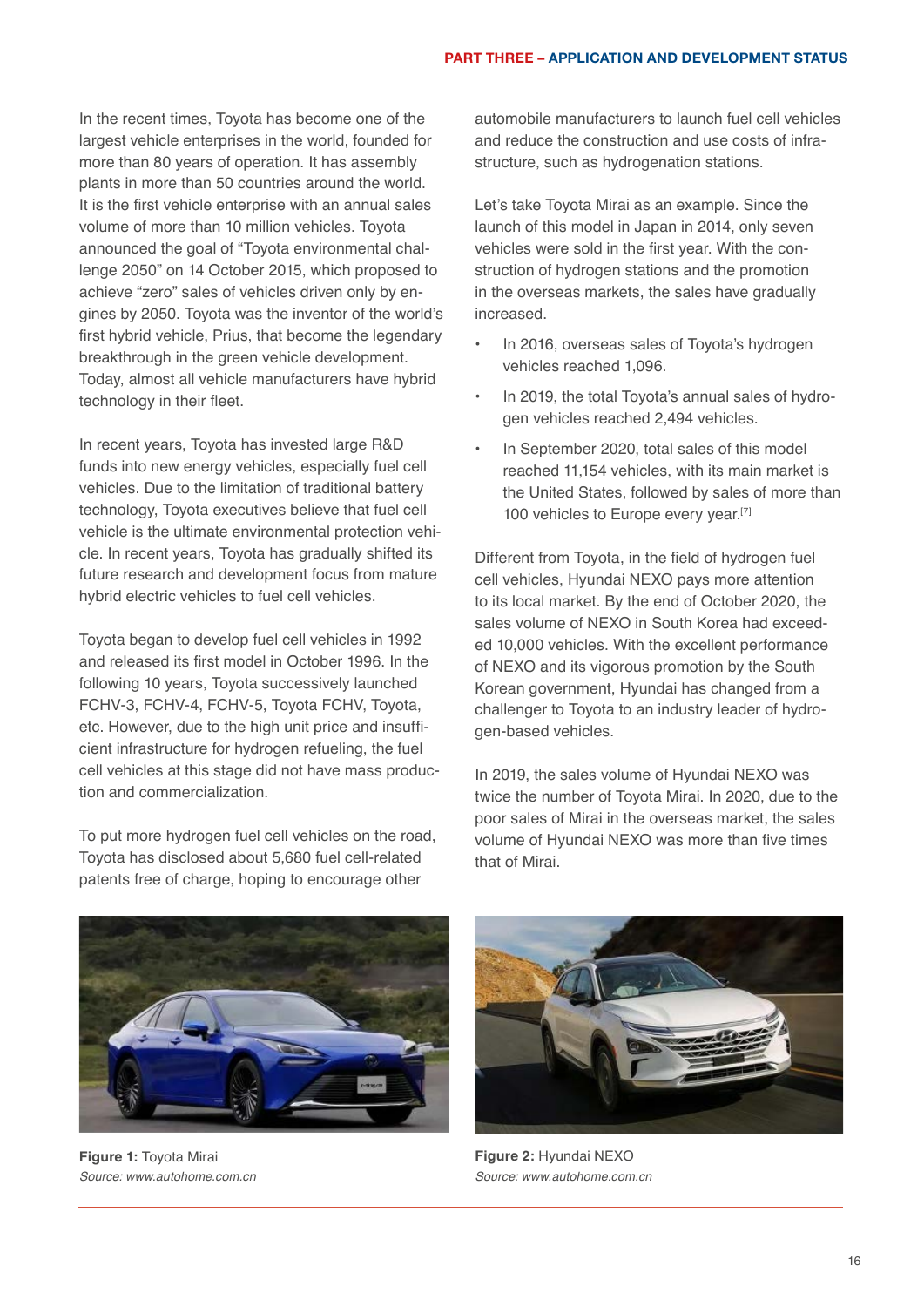#### PART THREE – APPLICATION AND DEVELOPMENT STATUS

#### **Chinese domestic car companies**

Compared with the relatively mature fuel cell vehicle market in Japan and South Korea, the customers of domestic hydrogen refueling stations in China are mainly buses and official vehicles.

However, there are several Chinese enterprises manufacturing passenger cars to run on hydrogen fuel, such as Chery, Changan, Hongqi, GAC, FAW, among others.

Taking GAC as an example, on 28 July 2020, the first hydrogen fuel cell vehicle, Aionlx fuel cell, was launched. According to a spokesperson at the press conference, it is a self-developed hydrogen fuel cell vehicle based on GAC's gep 2.0 platform. When filled with hydrogen, the vehicle's operational range can reach 650 km.

In Guangzhou, a small number of buses and heavy trucks have used hydrogen fuel cells as power and have been running on the road for a considerable time. There are more than five hydrogen refueling stations in Guangzhou that have already provided hydrogenation service, providing the necessary conditions for the use of hydrogen fuel vehicles in the region.

At present, hydrogen fuel buses and trucks are being developed rapidly in China. The current manufacturing cost of hydrogen fuel cell vehicles is higher than for the internal combustion engine (ICE), and the supplementary fuel is not as convenient as petrol-fueled vehicles and pure electric vehicles, so most users of hydrogen vehicles are governments or large enterprises.

As a manufacturer of hydrogen fuel buses, Foshan Feichi has successfully developed and successfully produced 7 m, 8.5 m, 11 m, 12 m-long hydrogen fuel cell and other new energy city buses and fuel cell commercial type vans. The products are listed in the Chinese government's recommended model catalog of energy saving and new energy vehicle demonstration and application projects.

At present, Foshan Feichi produces four models of hydrogen energy buses with passenger capacity ranging from 16 to 33 people. These have been put into operation in many regions of Guangdong Province and the company is in lead position in China.



**Figure 3:** GAC *Source: www.autohome.com.cn*



**Figure 3:** FEICHI Bus *Source: www.fsfeichi.com.cn*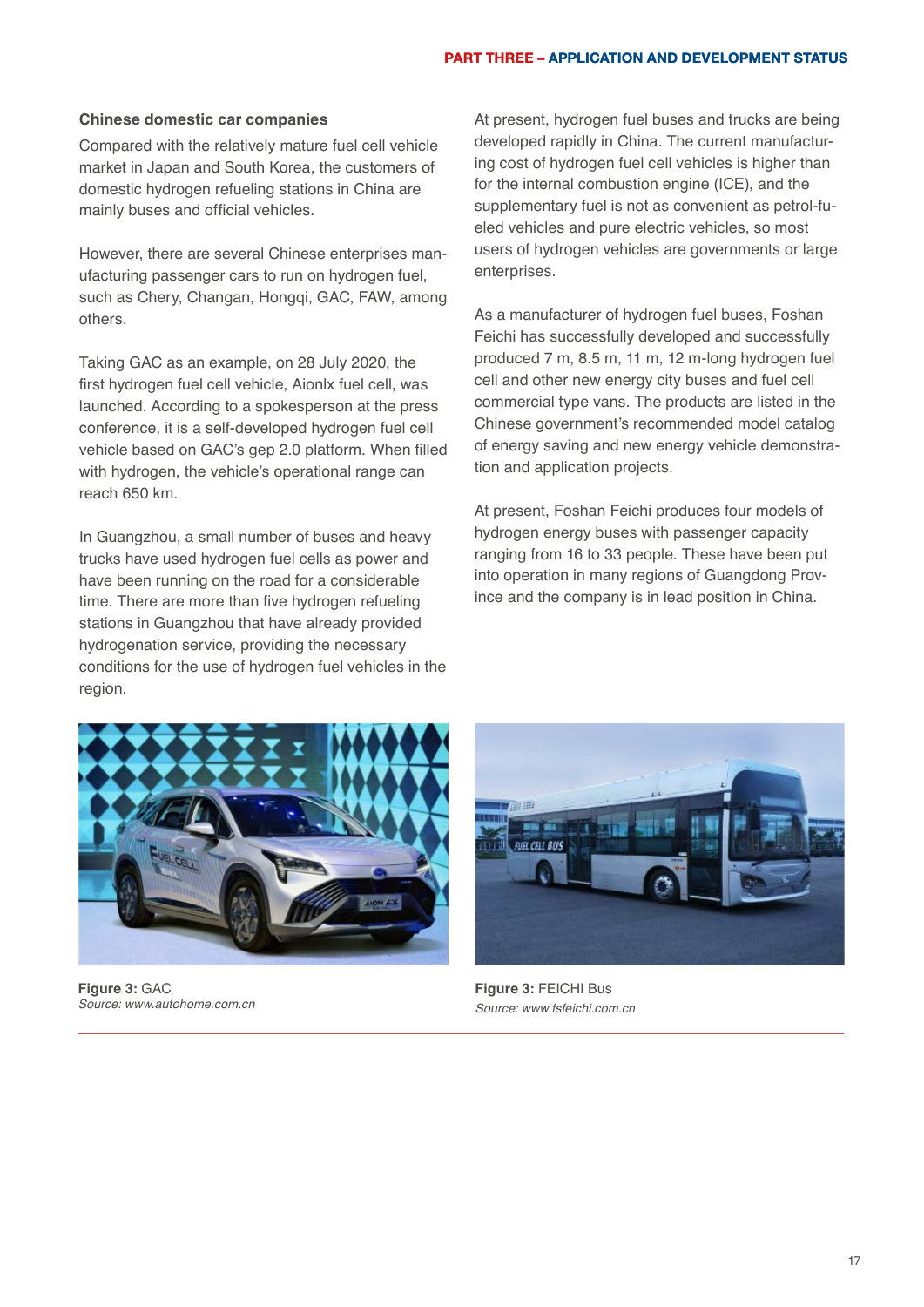## <span id="page-17-0"></span>Equipment manufacture

With the gradual introduction of hydrogen energy into the public domain, increasingly more people recognize and accept the technology. The government's policy support and encouragement for the development of hydrogen energy, including subsidies for fuel vehicles, have given hydrogen energy-related industries a new outlet. Many domestic enterprises have

joined the research and development and production of fuel cell related equipment, which has laid a foundation for building a future hydrogen energy society. **Figure 5** shows an electric fuel composition diagram of the fuel cell system:



#### **Figure 5:** The composition of fuel cells

*Source: Current situation and prospect analysis of hydrogen energy industry chain [6]*

As the pioneer of China's hydrogen energy industry, Yihuatong focuses on the R&D and industrialization of hydrogen fuel cell engine systems and is committed to creating better and more efficient hydrogen total energy solutions. At present, Yihuatong has formed a vertically integrated product and service system with an independent hydrogen fuel cell engine as the core, including bipolar plate, stack, vehicle controller, intelligent DC/DC, hydrogen system, test equipment, full set of solutions for fuel cell laboratory, etc. A new generation of hydrogen fuel cell engine based on the core independent intellectual property rights has completed the national fuel cell system technical objectives ahead of schedule and reached the international advanced level. The self-developed full series test service system provides a complete set of solutions for fuel cell laboratories of many mainstream commercial vehicle enterprises.

Its hydrogen fuel cell engines Yhtg40, Yhts60, Yhtg60ss, and Yhtg80 are the company's signature products. It has realized the localization of core components can start at -30 ℃ at low temperature, and the protection level has reached IP67. Their fuel cell engines have the characteristics of high energy utilization, zero pollution, short hydrogen refueling time, long operational range, low noise and overall high performance. The brand's fuel cell voltage converters are 30 kW and 60 kW, the key component of a hydrogen fuel cell power system through the precise control of engine output power; they realize the decoupling between fuel cell and vehicle high pressure, and the power distribution and optimal control between vehicle power system; stabilize the working state of the engine and extend engine life; its boost variable ratio is as high as 1:12 and 1:7; and the operation efficiency reaches 95%.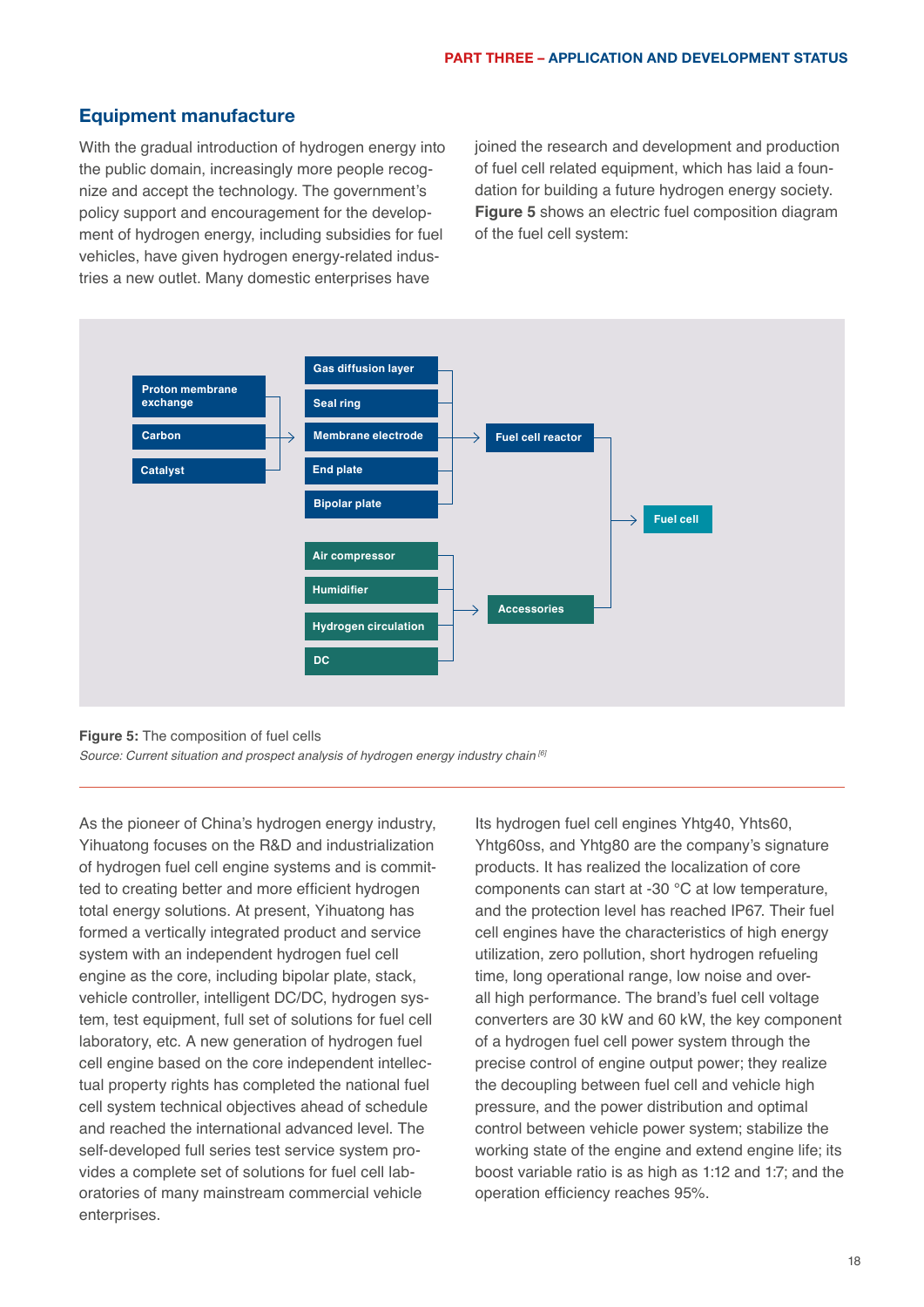### <span id="page-18-0"></span>Hydrogen energy-related infrastructure development

Currently, a total of 40 regions in China have issued relevant hydrogen energy plans. The tentacles of hydrogen energy development have extended from the Pearl River Delta to the Yangtze River Delta, Bohai Bay, and even to inland Shanxi, Inner Mongolia and other areas.

Sinopec Group, which has rich experience in gasoline station construction, also has significantly hydrogen production capacity, mature energy security management experience and a comprehensive network site system, with an annual hydrogen production capacity of more than 3 million tons and is one of the largest hydrogen energy suppliers in China.

On 1 July 1 2019, Sinopec built the first domestic oil and hydrogen combined station in Foshan, Guangdong Province. Since then, Sinopec has built the first batch of comprehensive energy supply stations in Zhejiang, Shanghai and other areas, which integrate refueling, hydrogenation and other functions. As a strategic partner of the 2022 Beijing Winter Olympic

Games, Sinopec will provide hydrogen supply, vehicle hydrogenation, and operation support of hydrogenation stations for hydrogen fuel cell vehicles in the Beijing and Zhangjiakou Winter Olympic Games.

On 28 May 2020, Sinopec Guangdong Petroleum Branch, together with Huangpu District and Guangzhou Development Zone, built the infrastructure for the application and development of hydrogen energy vehicles. The plan is to build more than 20 integrated energy sales stations in the area, integrating hydrogenation, refueling, charging, non-oil and photovoltaic power generation. It is estimated that the revenue of a series of projects will exceed 10 billion yuan.

Foshan municipal government has successively issued development planning and supporting subsidy policies. In the hydrogen energy industry development plan (2018-2030), 57 hydrogen stations will be built in 2030, which will develop the Foshan area into a national leading hydrogen energy industry demonstration city and agglomeration highland.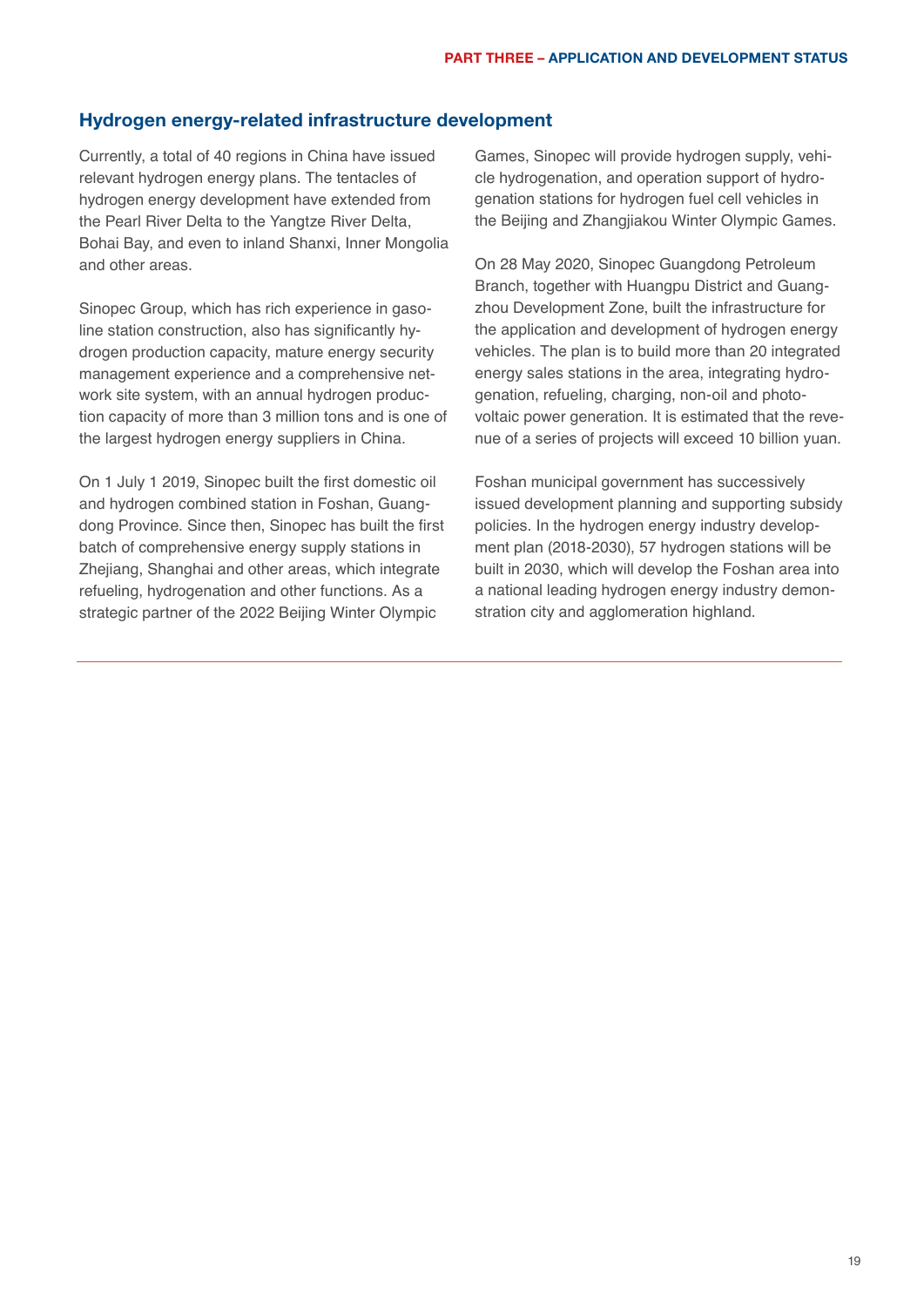## <span id="page-19-0"></span>PART FOUR TRL ANALYSIS OF HYDROGEN ENERGY DEVELOPMENT IN CHINA

Different from fossil fuels, hydrogen energy has a long industrial chain, which generally includes hydrogen production, storage, transportation, hydrogenation and terminal application, and involves multiple

fields such as the chemical, electric power, transportation and automobile industries.

The main structure of its industrial chain is shown in the figure below:

**Hydrogen production** Hydrogen purification, store and transport, hydrogen refueling station and...

**Equipment production** Fuel cell production, catalyst, proton, membrane, bipolar plates, air compressor and...

**Use**

Fuel cell car, bus and ship, fuel cell power station spaceflight, emergency power supply and...

#### **Figure 6:** Hydrogen energy industry chain *Source: Current situation and prospect analysis of hydrogen energy industry chain[6]*

Hydrogen production can be divided into traditional hydrogen production methods and clean hydrogen production methods; using traditional fossil fuels, such as coal, oil and natural gas, as raw materials to produce hydrogen is the most used method nowadays. This method has mature technology in China and has built industrial production units. The advantages of this method of production are its mature technology, low cost and wide market application. The most widely used technologies are coal to hydrogen and methane to hydrogen. The emerging clean hydrogen production technology, due to its high cost and relatively immature equipment manufacturing, can improve the efficiency of hydrogen production and reduce pollution, but it is not favored by most manufacturers due to the cost issues. The main clean methods of hydrogen production include electrolysis of water and electrolysis of renewable energy.

From the point of view of hydrogen transportation, current hydrogen storage methods widely used include high pressure hydrogen storage, liquid hydrogen storage, metal oxide hydrogen storage, carbon-based material hydrogen storage, and chemical hydrogen storage.

Up to February 2020, 64 hydrogenation stations have been built in China. Although great progress has been made, there is still a gap compared with the anticipated 100 stations.

In terms of intermediate manufacturing and application manufacturing, most enterprises in China focus on intermediate manufacturing, including hydrogen fuel cell engines, bipolar plates, stacks, catalysts and some laboratory test equipment and inspection equipment, etc.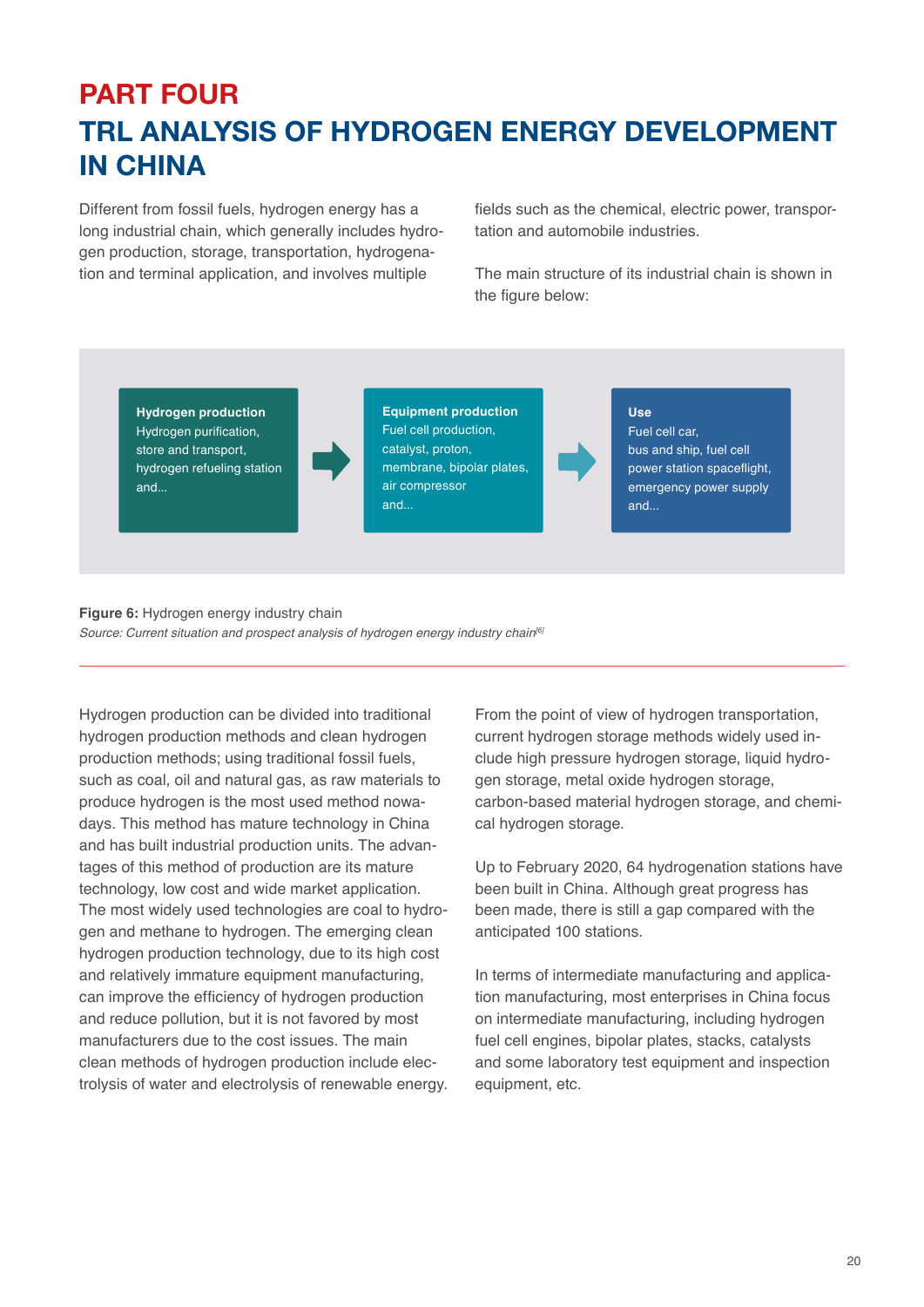



#### **Catalysts**

Although there are a lot of catalyst materials developed at present, few of them have been put into practical and commercial use. However, their performance has been greatly improved. A breakthrough has been made in the study of DMFC (Direct Methanol Fuel Cells) anode catalysts by combinatorial electrochemistry. Compared with commercial PtRu (Platinum Ruthenium – atomic ratio 1:1), the obtained PtRu OS IR catalyst has 40% higher catalytic activity.

After 2010, with the emphasis on hydrogen energy, domestic enterprises, research institutes and universities have increased their research efforts on catalysts. In the following decade, the level of domestic catalysts improved rapidly, but there is no obvious advantage in cost control compared with imported catalysts, and they have not been widely used in applications.

#### **Bipolar plates**

Since the beginning of this century, as the fuel cell began to enter the Chinese people's field of vision, there has been research on fuel cell-related components in China. Most of the patents related to bipolar plates were applied from 2000 to 2010 (proton exchange membrane fuel cell bipolar plates and various materials used to manufacture bipolar plates).

After 2010, there were some new technologies (ultrasonic dispersion technology) and the application of composite materials in bipolar plates. The research and production of bipolar plates in China has a certain standard; it can cope with the development of fuel cells.

Related enterprises and research institutions are: Antai Technology, Tomorrow Hydrogen Energy, Wuhan University of Technology, etc.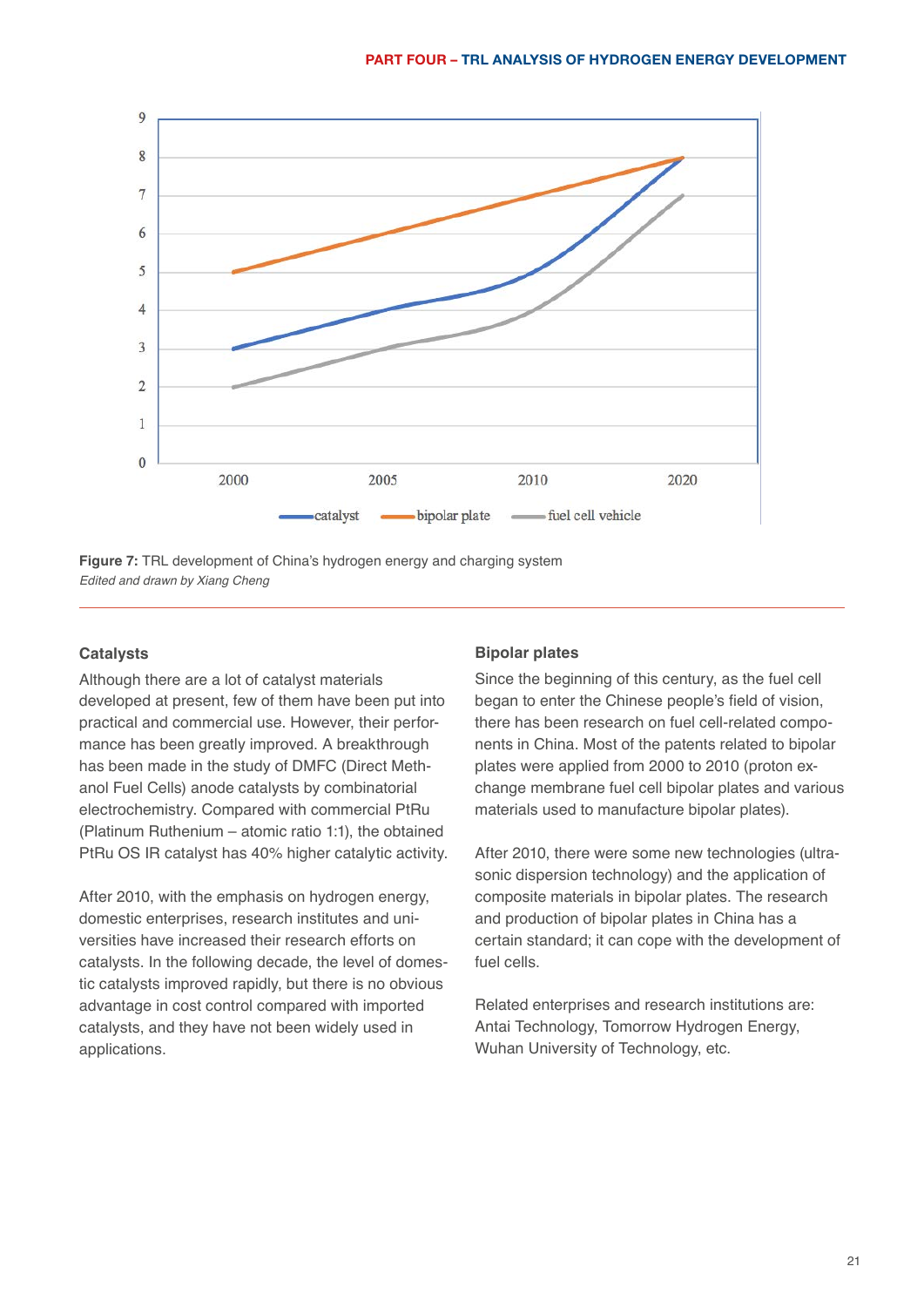The materials and related components required by fuel cells have a certain production capacity in China and have begun to take shape, and can cope with the current application status of domestic fuel cells. However, optimizing the use of fuel cells, such as the energy supply of electric vehicles, has not made such good progress.

### **Fuel cell vehicles**

The application of fuel cells provides an important way of travel that can change future traffic patterns. Since the beginning of this century, Europe and the United States have successively announced that they will take fuel cell vehicles as the key direction of development. At the same time, China's domestic research on fuel cell vehicles is still in a 'wait-andsee' state. Although research on fuel cells is in progress, the development of fuel cell vehicles is still limited. The research is mainly on its raw materials and key components, and has not formed a complete industrial chain, let alone applied it to the automobile. It is only in the last two to three years that some domestic automobile companies have formed corresponding fuel cell vehicles, but most of them have not been promoted in the market. At present, the new energy vehicles in China are mainly electric vehicles.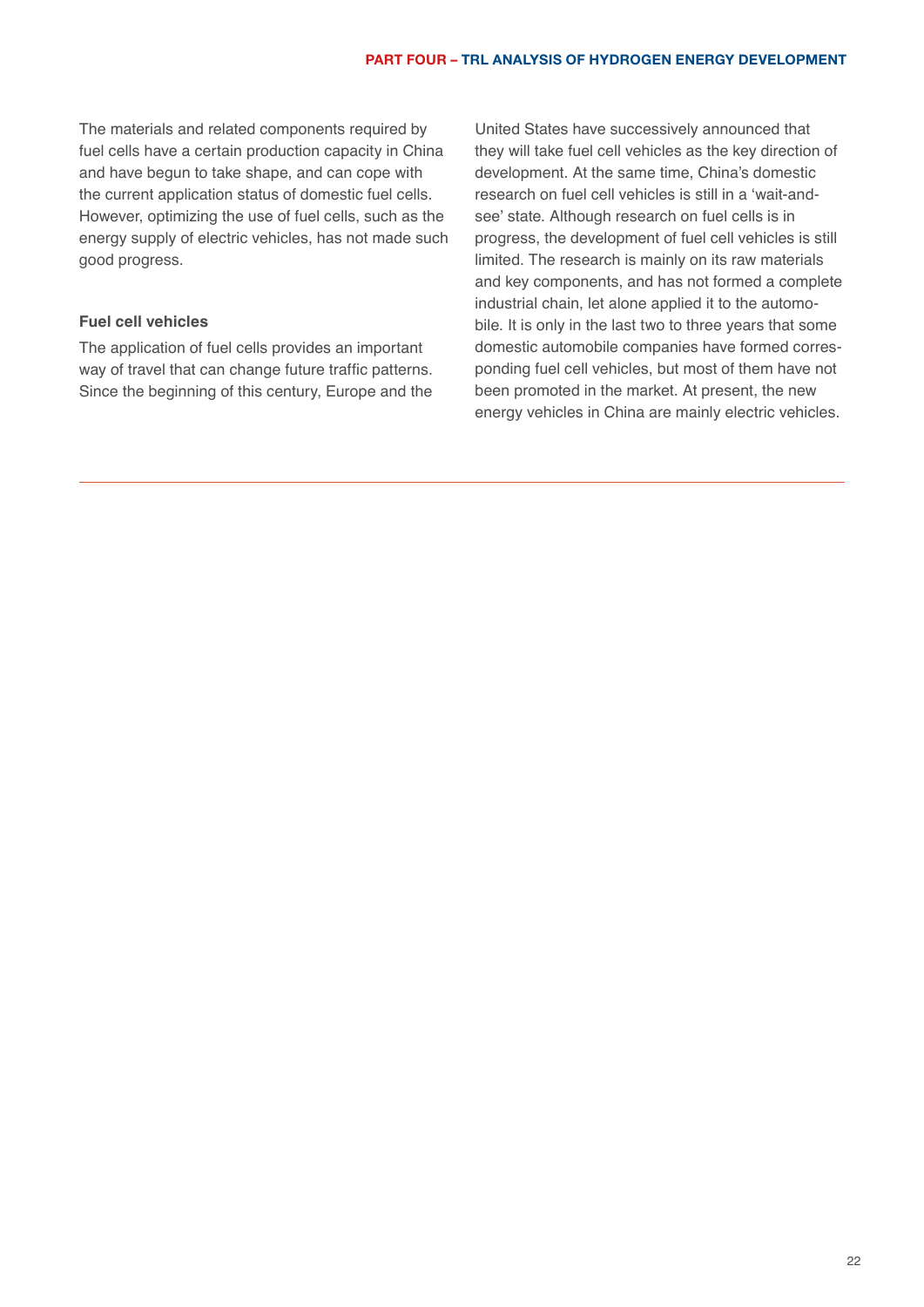# <span id="page-22-0"></span>PART FIVE ANALYSIS AND CHALLENGES

At present, fossil-based energy consumption accounts for more than 85% of China's total energy consumption.

In 2018, China's hydrogen production was 21 million tons, accounting for 2.7% of the total energy according to the calorific value of energy management. According to the prediction of the China hydrogen energy alliance, hydrogen energy will account for 5% of total energy consumption in 2030, and 10% of China's thermal energy by 2050.[9]

According to the market forecast, China's hydrogen production will exceed 20 million tons in 2020. China hydrogen energy alliance predicts that China's hydrogen demand will reach 35 million tons by 2030, with a compound annual growth rate of 5.76%.

In 2050, China's hydrogen demand will be close to 60 million tons. Hydrogen energy is increasingly more widely used in China, and the market development speed is growing rapidly.<sup>[10]</sup>

Hydrogen production can support the huge demand for hydrogen energy in the future, and the production mode using stable raw materials as its source should be electrolytic water hydrogen production. However, at present, due to the high cost, electrolytic water only accounts for about 4% in the hydrogen energy preparation industry, offering no competitive advantage over other methods.<sup>[11]</sup>



**Figure 8:** Chinese methods of hydrogen production *Source: Research and prospect of industrial hydrogen production route in China[9]*

## **Challenges**

If we want to enter the hydrogen energy society more quickly, and if we want to adopt fuel cell vehicles as our routine way of daily travel, we must face the following challenges:

- 1. The cost of hydrogen fuel cell vehicles is high, and consumers can choose traditional fuel luxury brand vehicles for less than the price of hydrogen.
- 2. Safety problems in the use of hydrogen fuel vehicles are still a challenge.
- 3. The density and the diffusion of the hydrogenation station is limited and not sufficient to cover long distance driving, thus limiting the operational range and proving inconvenient to operators and users.

The above three points are the main challenges that are obvious at present, as seen from a user's perspective.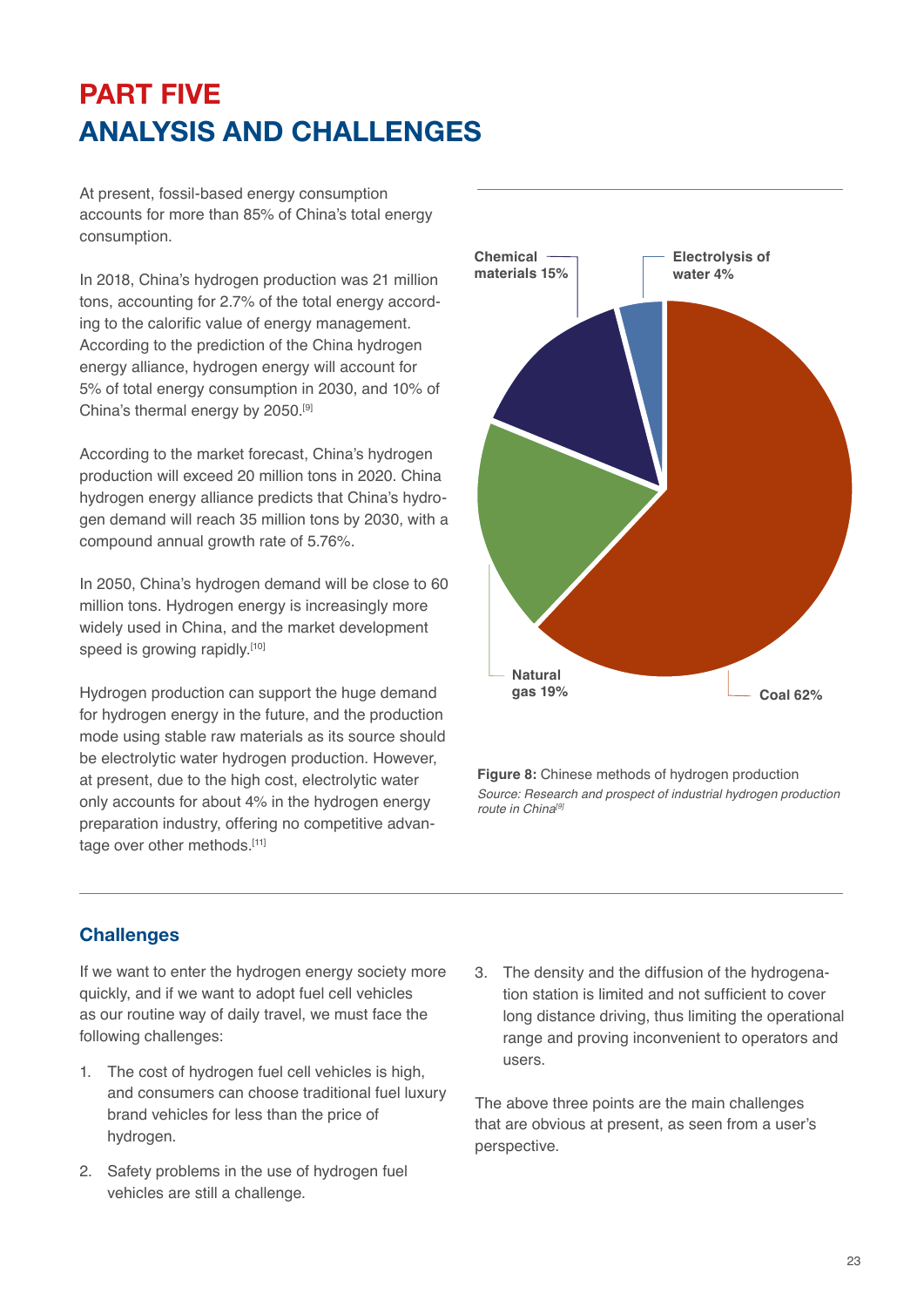There are several reasons for the high manufacturing cost of hydrogen fuel cell vehicles:

- The production of key components depends on import from international suppliers .
- The scales of economy of the entire vehicle and transportation industry have not yet been identified or achieved.

To solve these challenges Chinese catalysts/ developers need to be able to form a more efficient eco-system and develop the entire value chain of the industrial production without relying on expensive imports of technologies and components.

In addition, once new technologies can be used to make breakthroughs in hydrogen production, the cost of hydrogen fuel can be reduced, and the use cost of vehicles can be effectively reduced, which will greatly reduce the overall cost of hydrogen fuel vehicles.

The main safety problems and solutions are as follows:

1. **On-board hydrogen storage safety** 

To eliminate the potential safety hazard, in addition to developing more reliable high-pressure resistant materials, it is necessary to strengthen the safety monitoring of high-pressure storage devices, and to discover or synthesize metal hydrides as soon as possible.

2. **Safe transportation of hydrogen on board** We can start from two aspects of prevention and monitoring, select pipeline and component materials according to high standards, and fully consider their reliability and sensitivity; in addition, we can optimize the monitoring and alarm system and processing system, and consider the location and quantity of sensors.

#### 3. **Fuel cell system safety**

The national standard "safety requirements for fuel cell stack of fuel cell electric vehicles" (GB / t36288-2018) specifies the safety requirements of fuel cell stack for fuel cell electric vehicles. In addition, it is necessary to monitor and calculate the inlet and outlet temperatures, pressure and flow rates of reaction gas and coolant in the fuel cell reactor. To prevent hydrogen accumulation, forced ventilation is necessary.

In the early stages, we can build more oil and hydrogen integrated filling stations, which will not only increase the density of hydrogenation stations, but also increase the revenue of the station when, to begin with, there are not many hydrogenation vehicles. Compared with the construction of a pure hydrogenation station, the construction costs and operation risks are reduced.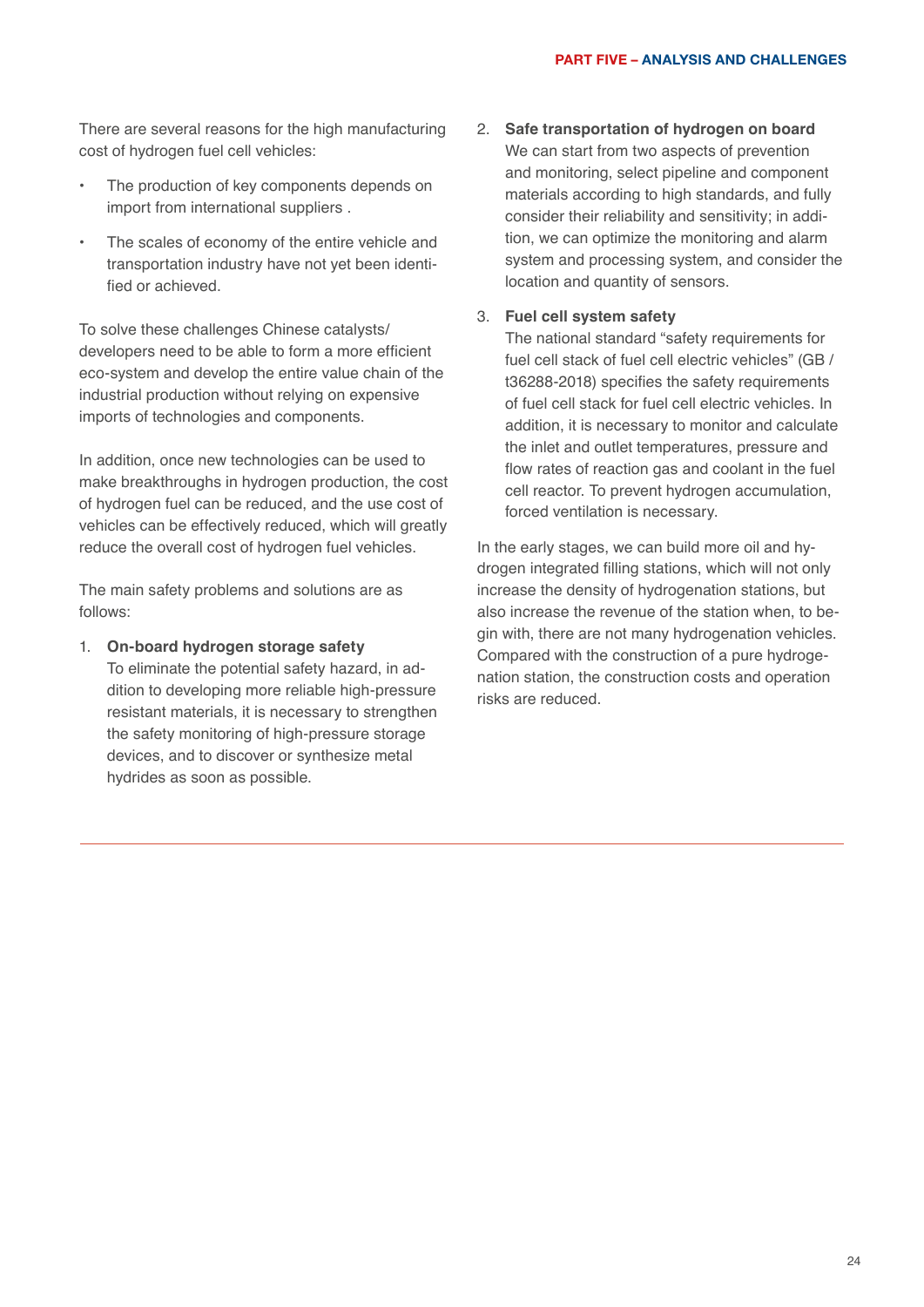## <span id="page-24-0"></span>PART SIX - CONCLUSIONS

Compared with the more mature pure electric vehicle based on batteries as energy source, the hydrogen fuel vehicle is still in a very early but rapidly maturing stage. In terms of the safety performance and technology, as well as the corresponding infrastructure, including hydrogenation stations, hydrogen storage, hydrogen transportation and so on, the hydrogen fuel vehicle is relatively immature and not widely used.

Since 2010, China has begun to attach importance to the development of hydrogen fuel vehicles and has successively issued relevant policies. While vigorously promoting electric vehicles, China has increased the research on hydrogen fuel vehicles and the popularization of relevant knowledge. In recent years, relatively mature standards to produce fuel vehicles have been formed, and the policy welfare at the national level has not declined. In the new decade of the 21st century, hydrogen fuel vehicles will usher in a big leap for China.

As the upstream of the hydrogen energy industry, blue hydrogen, which is the industrial by-product of hydrogen, is still the main source of hydrogen energy in China. The industrial by-product of hydrogen has a large output and low cost, which can meet the current domestic hydrogen consumption level. However, in the future, green hydrogen, which is produced in a pollution-free way, will be the main consumer product. With regard to transportation and transportation of hydrogen storage, the widely used hydrogen storage methods include high pressure hydrogen storage, liquid hydrogen storage, metal oxide hydrogen storage, carbon-based materials hydrogen storage, and chemical hydrogen storage. In the field of hydrogen fuel cell vehicles, high pressure

gaseous hydrogen storage is the most mature technology and widely used. Looking to the midstream of the hydrogen energy industry, production of relevant equipment and raw materials, most of the key core components required for domestic hydrogen fuel vehicles are domestically produced, catalysts (TRL, bipolar plates, exchange membranes, etc.) are listed in the paper. China has been able to independently produce qualified products and enter the market.

As far as the application of products (fuel vehicles) is concerned, this paper cites the cases of pioneers of fuel cell vehicles, such as Japanese and Korean automobile brands. At present, they have achieved high sales volumes and won some loyal users. The annual sales volume steadily increases. Although the fuel cell vehicles produced by domestic independent brands have been able to produce and pass the road test, the domestic market competition has become increasingly fierce. Users do not know enough about related products, do not have full confidence, its use conditions are not mature, the construction density of hydrogenation station is too low, it is not convenient for people to travel, and the cost of car purchase is relatively high. Therefore, at present, the main focus of domestic hydrogen fuel cell vehicles in China is still buses, because they have fixed lines and service times, and relatively regular hydrogenation times, which is convenient for planning.

Finally, hydrogen energy in China is facing the trend of rapid development in speed and in scale. Clean energy hydrogen production and energy utilization are still in the early but rapidly growing stage of development. Soon, hydrogen energy great development potential in the field of domestic transportation, heavy freight transportation, and electric energy storage.